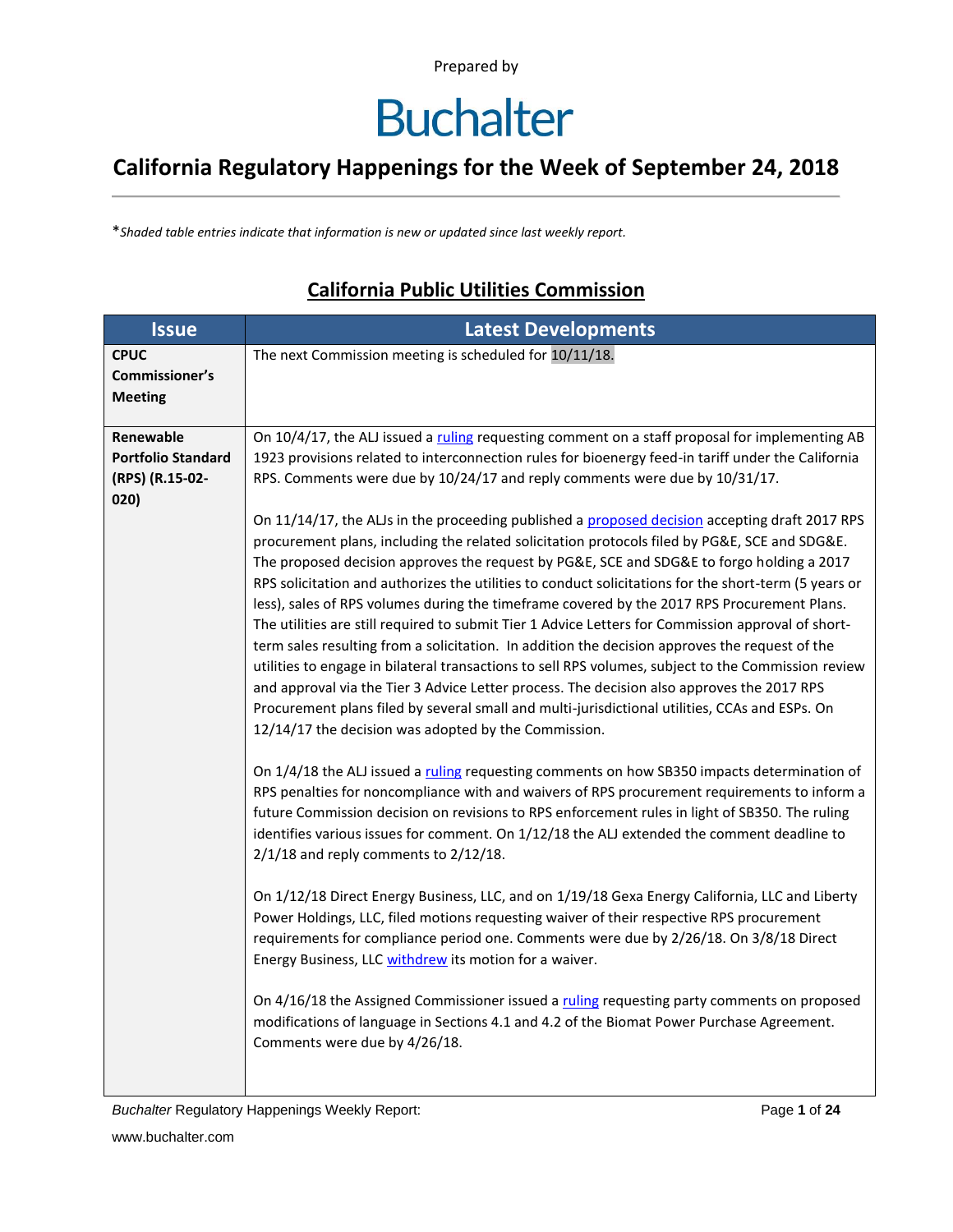# **Buchalter**

### **California Regulatory Happenings for the Week of September 24, 2018**

|                                                                                                                                                         | On 5/1/18 the ALJ issued a proposed decision implementing SB350 provisions on penalties and<br>waivers in the RPS program and denying Shell Energy North America's petition for modification<br>of D.17-06-026. The decision maintains the existing RPS penalty scheme and integrates changes<br>made by SB350 into the current RPS waiver scheme.                                                                                                                                                                                                                                                                                                                                                                                                                |
|---------------------------------------------------------------------------------------------------------------------------------------------------------|-------------------------------------------------------------------------------------------------------------------------------------------------------------------------------------------------------------------------------------------------------------------------------------------------------------------------------------------------------------------------------------------------------------------------------------------------------------------------------------------------------------------------------------------------------------------------------------------------------------------------------------------------------------------------------------------------------------------------------------------------------------------|
|                                                                                                                                                         | On 5/31/18 the CPUC adopted Decision <b>D.1805032</b> modifying Sections 4.1 and 4.2 of the<br>Bioenergy market adjusting tariff power purchase agreement previously approved in D.15-09-<br>004 and D.1805023 implementing SB350 provision of penalties and waivers in the RPS program<br>and denying modification of D1706026.                                                                                                                                                                                                                                                                                                                                                                                                                                  |
|                                                                                                                                                         | On 6/21/18 the assigned Commissioner ALJ issued a ruling identifying the issues and schedule of<br>review for the 2018 RPS procurement plans. The ruling seeks comment from parties on<br>questions related to the consideration of energy storage in RPS tariffs and power purchase.<br>IOUs, small utilities, ESPs and CCAs must file their proposed annual RPS procurement plans by<br>7/20/18. On 7/10/18 a corrected ruling was issued. On 7/12/18 the City of San Jose filed for an<br>extension of time to file its RPS plan and Shell Energy filed a motion for an extension of time for<br>all ESP's to file their RPS plans. On 7/13/18 Liberty Utilities filed for an extension. On 7/17/18<br>East Bay Community Energy filed a motion for extension. |
|                                                                                                                                                         | On 8/17/18 the ALJ issued a proposed decision closing the rulemaking. Opening comments were<br>due by 9/6/18. The decision is currently on the agenda for the 9/27/18 Commission meeting.<br>Any remaining issues will be handled in the successor docket R.18-07-003.                                                                                                                                                                                                                                                                                                                                                                                                                                                                                            |
|                                                                                                                                                         | On 9/19/18 the ALJ issued an email ruling ordering all IOUs, CCAs, and ESPs to file and serve<br>updates to their draft 2018 RPS Procurement Plans to address SB100.                                                                                                                                                                                                                                                                                                                                                                                                                                                                                                                                                                                              |
| OIR to continue<br>implementation<br>and administration<br>and consider<br>further<br>development of<br>the California RPS<br>Program (R.18-07-<br>003) | On 7/12/18 the Commission adopted an Order Instituting a rulemaking to continue<br>implementation of the RPS program. The oversight anticipated in the rulemaking (a successor to<br>R15-02-020) includes review of RPS procurement plans, providing tools for analysis of and<br>reporting on progress of retail sellers and the RPS program as a whole, assessing retail sellers'<br>compliance with RPS obligations, integrating new legislative mandates and administrative<br>requirements and further development of the program. Various parties filed comments on<br>$8/13/18$ .                                                                                                                                                                          |
|                                                                                                                                                         | On 9/12/18 the ALJ issued a ruling requesting comments on the energy division staff proposal on<br>three components of the Least-Cost Best-Fit (LCBF) methodology: effective load carrying<br>capability, time of delivery factors and project viability. Responses are due no later than 10/5/18<br>and replies are due no later than 10/15/18.                                                                                                                                                                                                                                                                                                                                                                                                                  |
|                                                                                                                                                         | A prehearing conference was held on 9/24/18.                                                                                                                                                                                                                                                                                                                                                                                                                                                                                                                                                                                                                                                                                                                      |

**Buchalter Regulatory Happenings Weekly Report:** Page 2 of 24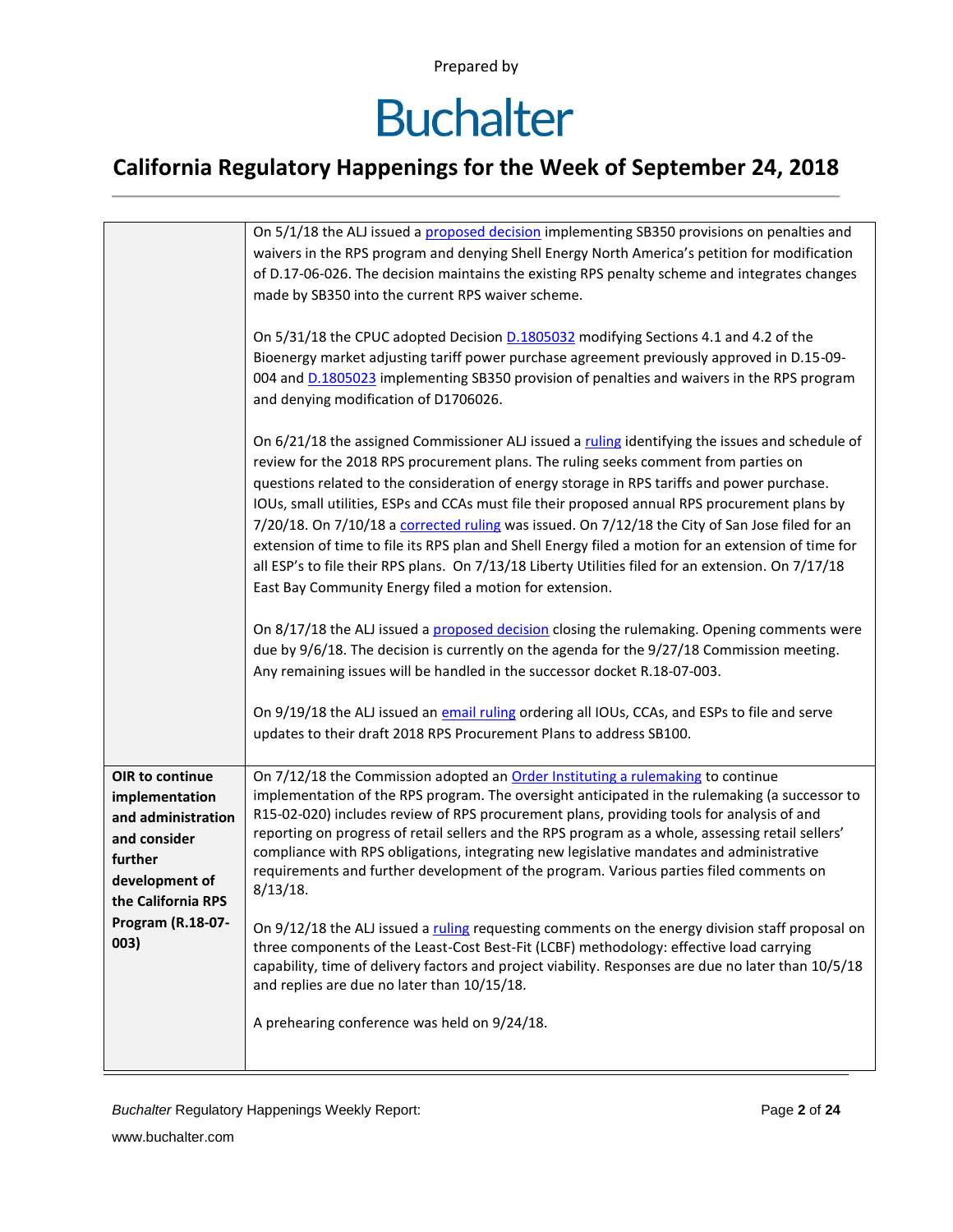## **Buchalter**

| OIR to adopt rules<br>and procedures<br>governing<br>Commission-<br>regulated natural<br>gas pipelines and<br>facilities to reduce<br>natural gas<br>leakage consisted<br>with SB1371 (R.15-<br>$01-008)$                        | On 5/15/17 the Assigned Commissioner issued a proposed decision approving the Natural Gas<br>Leak Abatement Program consistent with SB1371. Comments were due by 6/4/17. The decision<br>(D.17-06-015) was signed by the Commission on 6/15/17.<br>A workshop was held on 8/1/17 to discuss the development of a template for consistency in Best<br>practices compliance plans that will be required as part of the gas safety plans commencing<br>$3/15/18$ .<br>On 7/21/17 the ALJ issued a ruling providing notice of a prehearing conference on 8/24/17 and<br>directing joint pre-hearing conference statements. The purpose of the PHC was to discuss the<br>scope and procedural schedule of the second phase of the proceeding. A joint pre-hearing<br>conference statement was due by 8/18/17. (see email ruling correcting PHC date).<br>On 9/20/17 the Commissioner issued an amended scoping ruling. The second phase of the<br>proceeding will focus on the following broad policy issues: 1) what data is necessary in order for<br>the CPUC to consider a "cost-effectiveness" framework in this proceeding; 2) how should the<br>CPUC's annual report requirements and 26 best practices be harmonized with information or<br>action required by other entities such as the PHMSA, DOGGR, ARB and local air quality<br>management districts; 3) pursuant to 975(f) how should rules and procedures including best<br>practices and repair standards developed in this proceeding be incorporated into the applicable<br>general orders; 4) how should ratemaking treatment for LUAF be structured and evaluated?<br>On 11/30/17 the ALJ issued a ruling entering the ARB and CPUC's joint staff annual report on<br>analysis of 6/16/17 Utilities' reports into the record. Comments are requested on 1) whether the<br>Joint staff annual report clearly illustrate the trends of findings based on CPUC/ARB staff's<br>analysis of the June 2017 reports, and 2) what are "lessons learned" from this reporting and<br>analysis process that were not identified by staff. Comments were due by 12/12/17.<br>A Phase II workshop is scheduled for 11/16/18. Notice |
|----------------------------------------------------------------------------------------------------------------------------------------------------------------------------------------------------------------------------------|---------------------------------------------------------------------------------------------------------------------------------------------------------------------------------------------------------------------------------------------------------------------------------------------------------------------------------------------------------------------------------------------------------------------------------------------------------------------------------------------------------------------------------------------------------------------------------------------------------------------------------------------------------------------------------------------------------------------------------------------------------------------------------------------------------------------------------------------------------------------------------------------------------------------------------------------------------------------------------------------------------------------------------------------------------------------------------------------------------------------------------------------------------------------------------------------------------------------------------------------------------------------------------------------------------------------------------------------------------------------------------------------------------------------------------------------------------------------------------------------------------------------------------------------------------------------------------------------------------------------------------------------------------------------------------------------------------------------------------------------------------------------------------------------------------------------------------------------------------------------------------------------------------------------------------------------------------------------------------------------------------------------------------------------------------------------------------------------------------------------------------------------------------------------------------------|
| OIR to Develop an<br>Electricity<br>Integrated<br><b>Resource Planning</b><br><b>Framework to</b><br><b>Coordinate and</b><br><b>Refine Long-Term</b><br>Procurement<br><b>Planning</b><br><b>Requirements</b><br>$(R16-02-007)$ | On 2/28/18 Friends of the Earth, NRDC, CURE and PG&E filed a joint petition for modification of<br>D18-02-018 (the IRP decision). Decision 18-02-018 contains direction regarding the procurement<br>of GHG free replacement resources in the event Diablo Canyon is retired earlier than 2024-2025,<br>but does not address procurement direction for the planned retirement date. The joint parties<br>have requested that the decision be modified to address this gap in direction.<br>The IRP Modeling Advisory Group held a webinar on 3/29/18.<br>On 4/3/18 the ALJ issued a ruling seeking comment on ghg emissions accounting methods and<br>addressing updated ghg benchmarks. Comments on the ruling and new CCA 2030 load forecasts<br>were due by 4/20/18. Reply comments on the GHG accounting and comments on the new CCA<br>load forecasts were permitted no later than 4/30/18.                                                                                                                                                                                                                                                                                                                                                                                                                                                                                                                                                                                                                                                                                                                                                                                                                                                                                                                                                                                                                                                                                                                                                                                                                                                                                      |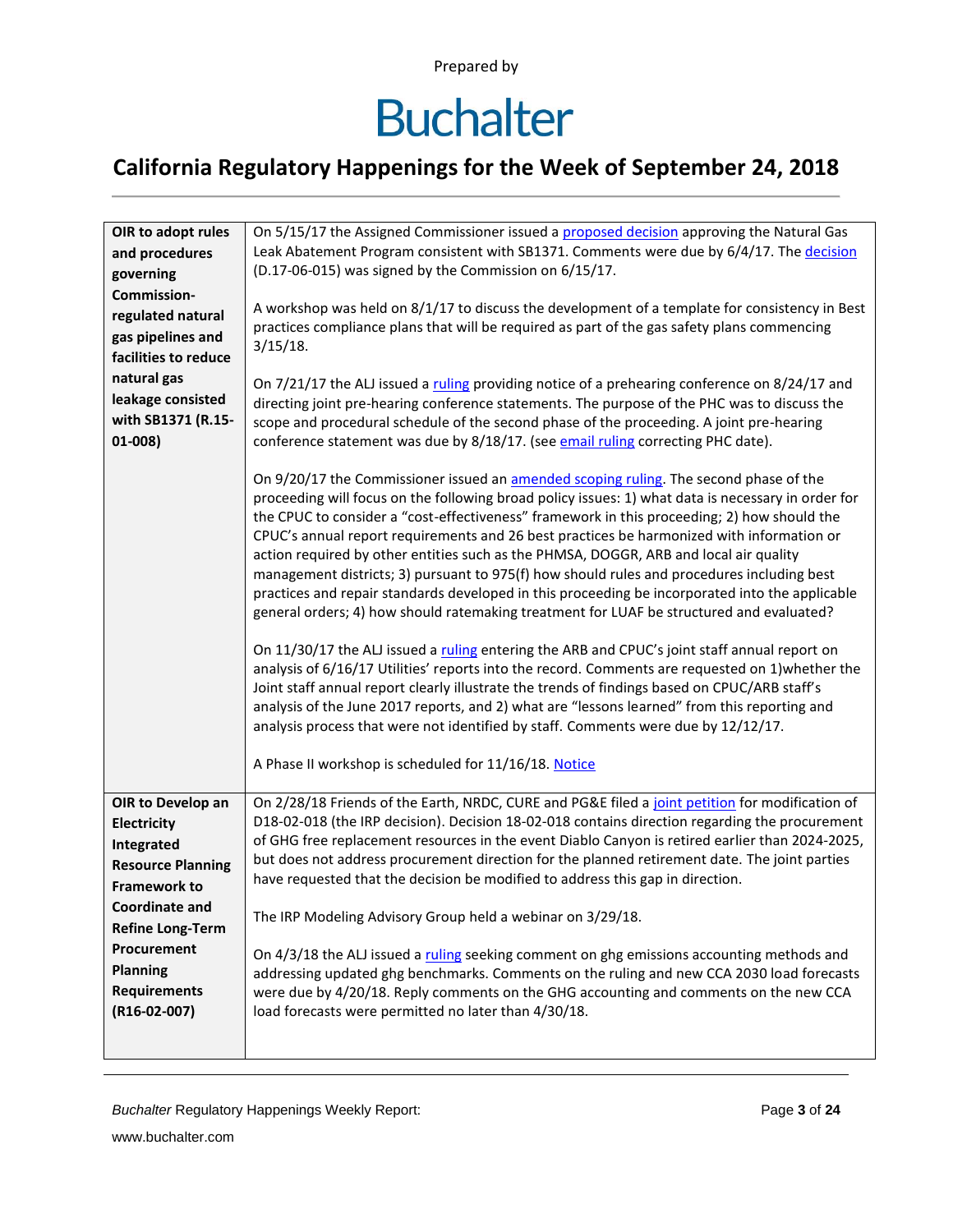### **Buchalter**

### **California Regulatory Happenings for the Week of September 24, 2018**

|                                                                                                                                                                                                                 | On 5/14/18 the ALJ and assigned Commissioner issued an amended scoping memo and ruling.<br>The scope of the remainder of the proceeding will be divided into three categories; 1. Items<br>required in preparation for the filing of individual LSE IRPs; 2. Consideration of individual IRPs,<br>leading to adoption of the Preferred System Plan; 3. Groundwork and preparation on policy<br>issues for consideration in the 2019-2020 IRP Cycle.                                                                                                                                                                                                                                                                                                                                                                                                                                                                                                                                                                |
|-----------------------------------------------------------------------------------------------------------------------------------------------------------------------------------------------------------------|--------------------------------------------------------------------------------------------------------------------------------------------------------------------------------------------------------------------------------------------------------------------------------------------------------------------------------------------------------------------------------------------------------------------------------------------------------------------------------------------------------------------------------------------------------------------------------------------------------------------------------------------------------------------------------------------------------------------------------------------------------------------------------------------------------------------------------------------------------------------------------------------------------------------------------------------------------------------------------------------------------------------|
|                                                                                                                                                                                                                 | On 5/25/18 the ALJ issued a ruling finalizing ghg emissions accounting methods, load forecasts<br>and ghg benchmarks for individual IRP filings and allowing entities to update their load forecasts<br>and GHG benchmarks by accounting for new CCA load.                                                                                                                                                                                                                                                                                                                                                                                                                                                                                                                                                                                                                                                                                                                                                         |
|                                                                                                                                                                                                                 | After receiving motions from two entities to update their load forecasts (CleanPowerSF and Los<br>Angeles Community Choice Energy), on 6/18/18 the ALJ issued a ruling finalizing load forecasts<br>and ghg benchmarks for individual IRP filings.                                                                                                                                                                                                                                                                                                                                                                                                                                                                                                                                                                                                                                                                                                                                                                 |
|                                                                                                                                                                                                                 | On 6/28/18 Sonoma Clean Power Authority filed a motion requesting the issuance of a ruling<br>confirming that certain information (including RA information) submitted by Sonoma Clean<br>Power and all Community Choice Aggregation programs as part of the IRP process be submitted<br>under seal. On 7/13/18 PG&E filed a motion for permission to file a late response and Sonoma<br>Clean Power filed a motion and reply in response, the ALJ granted the motion of PG&E and<br>allowed Sonoma Clean Power to reply. On 7/26/18 the ALJ granted in part and denied in part the<br>motion of Sonoma Clean Power Authority. The ALJ granted the portion of the motion related to<br>filing capacity pricing information under seal.                                                                                                                                                                                                                                                                             |
|                                                                                                                                                                                                                 | A workshop was held on 7/13/18.                                                                                                                                                                                                                                                                                                                                                                                                                                                                                                                                                                                                                                                                                                                                                                                                                                                                                                                                                                                    |
|                                                                                                                                                                                                                 | On 8/23/18 the ALJ issued an email ruling confirming the deadline of 9/12/18 for comments on<br>the Integrated Resource Plans.                                                                                                                                                                                                                                                                                                                                                                                                                                                                                                                                                                                                                                                                                                                                                                                                                                                                                     |
|                                                                                                                                                                                                                 | On 9/24/18 the ALJ issued a ruling seeking comment on production cost modeling used to<br>support the IRP process. Comments are due by 10/10/18 and reply comments are due by<br>10/17/18.                                                                                                                                                                                                                                                                                                                                                                                                                                                                                                                                                                                                                                                                                                                                                                                                                         |
| Policies,<br><b>Procedures and</b><br><b>Rules for</b><br><b>Regulation of</b><br><b>Physical Security</b><br>for the Electric<br><b>Supply Facilities of</b><br><b>Electrical</b><br><b>Corporations (R15-</b> | On 3/10/17 the Assigned Commissioner issued a Phase 1 Scoping Memo and Ruling in this<br>rulemaking regarding policies, procedures and rules for regulation of physical security for the<br>electric supply facilities of electric corporations consistent with Public Utilities Code Section 364<br>and to establish standards for disaster and emergency preparedness plans for electrical<br>corporations and regulated water companies pursuant to Public Utilities Code Section 768.6.<br>Phase I of the proceeding will consider whether any new rules, standards or General Orders or<br>modifications to other existing policies should apply to all electrical supply facilities within the<br>jurisdiction of the Commission, including facilities owned by publicly owned utilities and rural<br>electrical cooperatives. This phase will pertain to the requirements to address the physical<br>security risks to the electrical supply facilities of electrical corporations and will address whether |
| 06-009)                                                                                                                                                                                                         | the Commission should go beyond the physical security regulations of NERC's CIP-9-014-2. A                                                                                                                                                                                                                                                                                                                                                                                                                                                                                                                                                                                                                                                                                                                                                                                                                                                                                                                         |

**Buchalter Regulatory Happenings Weekly Report:** Page 4 of 24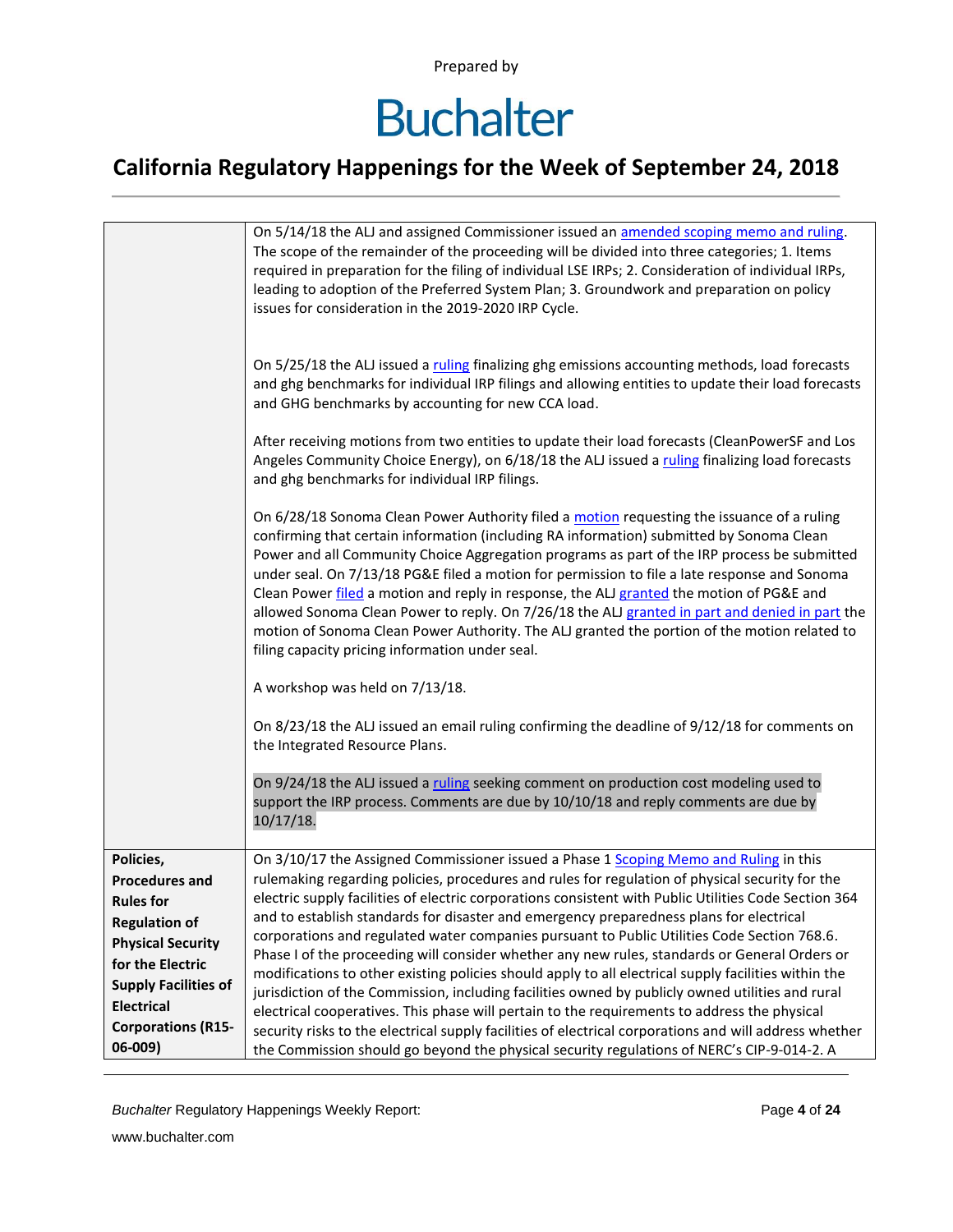### **Buchalter**

| proposed decision in Phase I is anticipated in February 2018. Phase II will address emergency and<br>disaster preparedness plans. A workshop was held on 5/2/17.                                                                                                                                                                                                                                                                                                                                                                                                                                                                                                                                                                                                                                                                                                                                                                                                                                                |
|-----------------------------------------------------------------------------------------------------------------------------------------------------------------------------------------------------------------------------------------------------------------------------------------------------------------------------------------------------------------------------------------------------------------------------------------------------------------------------------------------------------------------------------------------------------------------------------------------------------------------------------------------------------------------------------------------------------------------------------------------------------------------------------------------------------------------------------------------------------------------------------------------------------------------------------------------------------------------------------------------------------------|
| On 7/12/17 the ALJ issued a ruling issuing combined workshop notes and request for straw<br>proposals. Comments on Attachment A to the proceeding were due by 7/28/17, straw proposals<br>were due by 8/11/17 and comments on the straw proposals were due by 8/25/17. On 8/31/17<br>Bear Valley Electric Service, SCE, CMUA, LADWP, Liberty CalPeco, National Rural Electric<br>Cooperative Association, Pacificorp, PG&E, SMUD, and SDG&E filed a joint draft straw proposal.<br>The Office of Ratepayer Advocates and the Safety and Enforcement Division filed comments on<br>9/14/17. A workshop was held on 9/29/17 to review how SB699 informs the appropriate CPUC<br>response and responsibility in addressing the physical security of California's system and the<br>joint-utility proposal. The Office of Ratepayer Advocates and the Safety and Enforcement<br>Division filed comments on 9/14/17.                                                                                                 |
| On 1/3/18 the ALJ issued an email ruling allowing parties to file legal briefs concerning the<br>Commission's jurisdiction over publically owned electrical utilities and rural electric<br>cooperatives. The scoping ruling in this proceeding asks the following question: "Should any new<br>rules, standards, or General Orders or modifications to existing policies apply to all electrical<br>supply facilities within the jurisdiction of the Commission, including publicly owned electrical<br>utilities and rural electric cooperatives?" Legal briefs were due by 1/26/18. Reply briefs were due<br>by 2/9/18. SMUD, LADWP, The National Rural Electric Cooperative Association and CMUA filed a<br>reply brief.                                                                                                                                                                                                                                                                                    |
| On 1/16/18 the ALJ issued a ruling allowing comments on the safety and enforcement division's<br>risk assessment and safety advisory section evaluation of the joint utility proposal and<br>recommendations for consideration posted on 1/4/18. Comments were due by 2/2/18 and reply<br>comments were due by 2/16/18.                                                                                                                                                                                                                                                                                                                                                                                                                                                                                                                                                                                                                                                                                         |
| On 1/19/18 the ALJ issued a ruling setting the prehearing conference for Phase II of the<br>proceeding for 3/15/18. The prehearing conference addressed the status, scope and schedule<br>for Phase II along with any changes to the service list or procedural issues. Prehearing<br>conference statements shall be limited to enumerated questions set forth in the ruling. These<br>questions include the number and type of workshops; what elements should be included in the<br>emergency and disaster preparedness plans; what new rules, standard, general orders, or<br>modifications should the Commission consider to ensure that entities are in compliance with<br>Public Utilities Code Section 768.6; should the new rules apply to publicly owned electrical<br>utilities and rural electric cooperatives and should any rules be adopted to insure that cities and<br>counties have an opportunity to participate in plan preparation. Prehearing conference<br>statements were due by 3/1/18. |
| On 5/31/18 the Assigned Commissioner released the Phase II Scoping Memo and Ruling. The<br>scope includes issues related to disaster and emergency preparedness plans. Workshops will be<br>held throughout the rest of 2018 and a proposed decision on phase 1 issues is anticipated for<br>Summer 2019.                                                                                                                                                                                                                                                                                                                                                                                                                                                                                                                                                                                                                                                                                                       |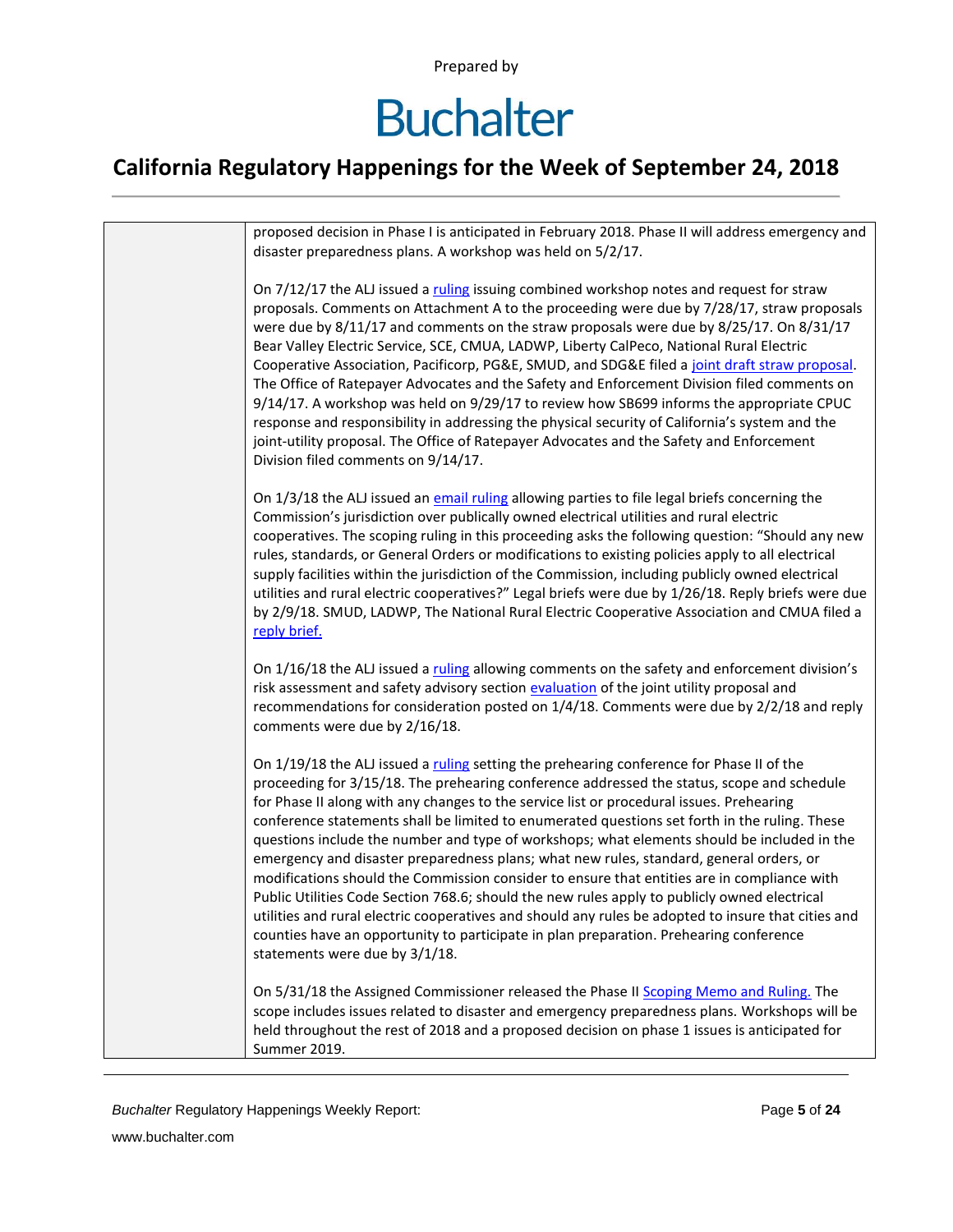## **Buchalter**

### **California Regulatory Happenings for the Week of September 24, 2018**

|                                                                                                                                                                                                                                                     | On 8/31/18 the ALJ issued a ruling requiring parties to respond to questions set forth therein<br>prior to the first workshop in Phase II of the proceeding. Responses were due by 9/14/18.                                                                                                                                                                                                                                                                                                                                                                                                                                                                                                                                                                                                                                                                                                                                                                                                                                                                                                                                                                                                                                                                                                                                                                                                                                                                                                                                                                                                 |
|-----------------------------------------------------------------------------------------------------------------------------------------------------------------------------------------------------------------------------------------------------|---------------------------------------------------------------------------------------------------------------------------------------------------------------------------------------------------------------------------------------------------------------------------------------------------------------------------------------------------------------------------------------------------------------------------------------------------------------------------------------------------------------------------------------------------------------------------------------------------------------------------------------------------------------------------------------------------------------------------------------------------------------------------------------------------------------------------------------------------------------------------------------------------------------------------------------------------------------------------------------------------------------------------------------------------------------------------------------------------------------------------------------------------------------------------------------------------------------------------------------------------------------------------------------------------------------------------------------------------------------------------------------------------------------------------------------------------------------------------------------------------------------------------------------------------------------------------------------------|
| <b>Streamlining</b><br><b>Interconnection of</b><br><b>Distributed Energy</b><br><b>Resources and</b><br>Improvements to<br>Rule 21 (R17-07-<br>007)                                                                                                | On 7/13/17 the Commission issued an order instituting the rulemaking to consider streamlining<br>interconnection of distributed energy resources and improvements to rule 21. Various parties<br>filed comments on 8/2/17, including CESA, Tesla, Chargepoint and CAISO.<br>A pre-hearing conference was held on 9/13/17. Notice<br>On 10/2/17 the Assigned Commissioner and the ALJ issued a scoping ruling in the proceeding.<br>The ruling sets forth three phases. The first phase will deal with urgent issues, the second phase<br>will deal with ratesetting issues requiring coordination with R1408013 and the third phase will<br>deal with small and multi-jurisdictional utility rules. The schedule for the proceeding currently<br>runs through 2020.<br>On 2/14/18 the ALJ issued an email ruling amending the schedule and extending the deadlines<br>for the working group 1 proposal and the working group 2 proposal. The ALJ also reassigned<br>Issue 6 (development of forms and agreements to allow Distributed Energy Resources to fulfill<br>Rule 21 requirements related to smart inverters) to working group 2.<br>On 7/9/18 the Interstate Renewable Energy Council filed a motion to revise certain deadlines in<br>the scoping ruling.<br>On 8/15/18 the ALJ issued a ruling directing responses to attached questions on the Working<br>Group One Report issued March 15, 2018 and granting in part the Interstate Renewable Energy<br>Council motion to modify the schedule. Responses were due no later than 9/5/18 and reply<br>comments were due 9/12/18. |
| <b>Resource</b><br>Adequacy,<br><b>Consider Program</b><br><b>Refinements and</b><br><b>Establish Annual</b><br><b>Local and Flexible</b><br>Procurement<br><b>Obligations for the</b><br>2019 and 2020<br><b>Compliance Years.</b><br>(R17-09-020) | On 9/28/17 the commission opened a rulemaking to oversee the resource adequacy program,<br>consider program refinements and establish annual local and flexible procurement obligations<br>for the 2019 and 2020 compliance years. The proceeding is the successor to R14-10-010.<br>Comments on preliminary matters pertaining to the scope, schedule, and administration of the<br>proceedings were due 10/30/17 and reply comments were due 11/9/17.<br>On 11/7/17 a working group meeting was held to discuss weather sensitive demand response,<br>behind-the-meter resources and comments on the OIR.<br>A prehearing conference was held on 12/4/17. Notice<br>On 1/18/18 the Assigned Commissioner and ALJ issued a scoping memo and ruling. The                                                                                                                                                                                                                                                                                                                                                                                                                                                                                                                                                                                                                                                                                                                                                                                                                                    |
|                                                                                                                                                                                                                                                     | proceedings will be divided into three separate tracks. Track 1 will consider system, local and<br>flexible capacity requirements for the next year as well as time-sensitive refinements to the<br>Commission's RA program, including adoption of the 2019 Local Capacity Requirements,                                                                                                                                                                                                                                                                                                                                                                                                                                                                                                                                                                                                                                                                                                                                                                                                                                                                                                                                                                                                                                                                                                                                                                                                                                                                                                    |

**Buchalter Regulatory Happenings Weekly Report:** Page 6 of 24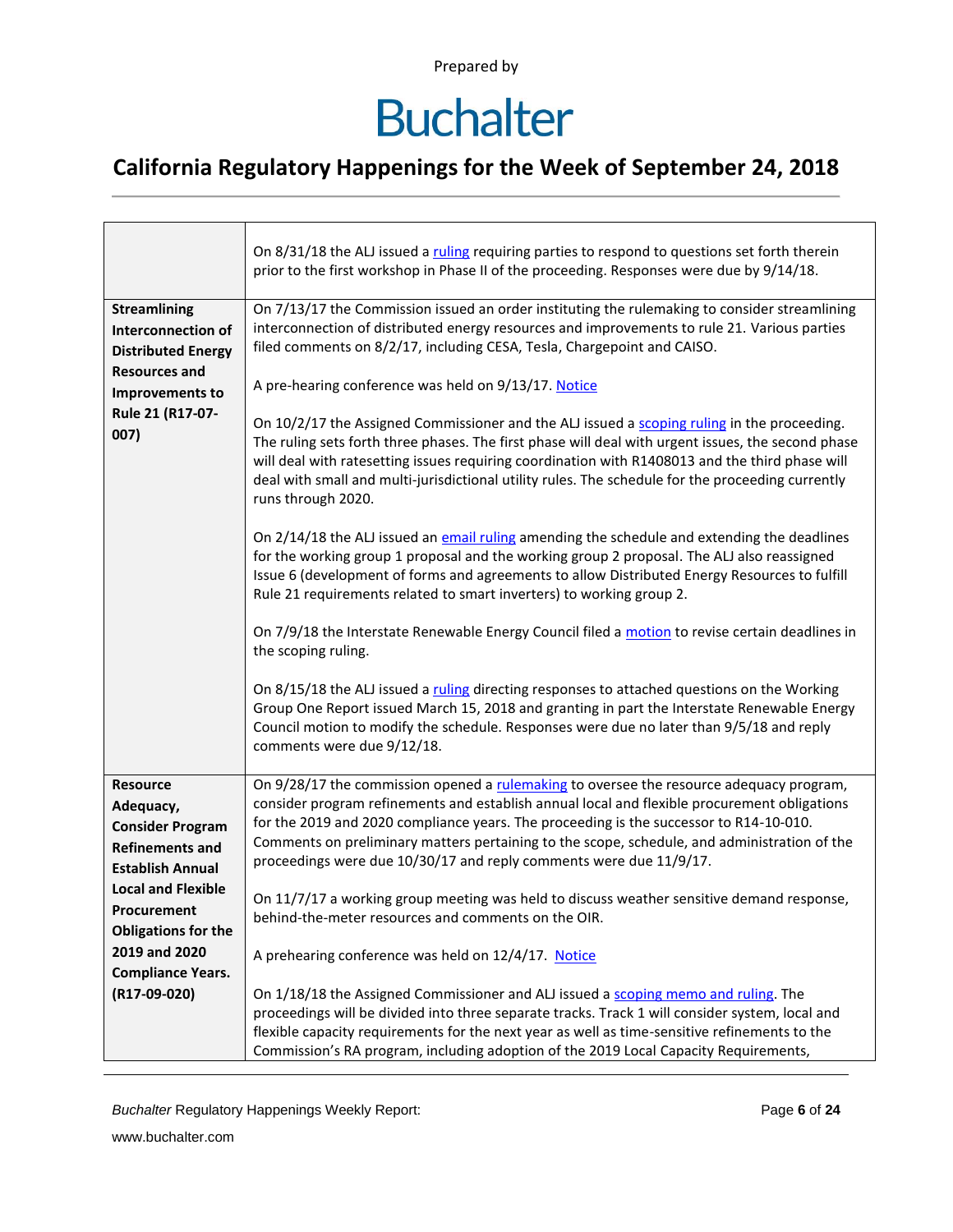# **Buchalter**

### **California Regulatory Happenings for the Week of September 24, 2018**

|                          | adoption of the 2019 Flexible Capacity Requirements, adoption of the 2019 System RA<br>Requirements, and top priority modifications to the RA program. Track 2 will address less time<br>sensitive topics, including adoption of multi-year local RA requirements, refinements to local<br>area rules and RA program. Track 3 will consider the 2020 program year requirement and may<br>revisit RA counting rules for weather-sensitive and local demand response resources. Comments<br>were due by 1/30/18 and proposals were due by 2/16/18. The proposals and comments were<br>discussed at a 2-day workshop that was held at the CPUC on 2/22-23/18. Various parties filed<br>comments on the proposals on 3/7/18 and reply comments on 3/16/18.<br>On 3/22/18 the ALJ sent an email ruling stating that because the CAISO did not file its draft 2019<br>LCR report on 3/9/18 and anticipates that the report will not be available until 4/23/18 parties<br>are not required to submit comments on 3/23/18 as originally scheduled. On 3/27/18 the ALJ<br>and the Assigned Commissioner issued a joint ruling modifying the track 1 schedule. The revised<br>due date for comments on the draft CAISO 2019 LCR and FCR reports was 5/4/18 and comments<br>on the final report are due 5/18/18.<br>On 5/2/18 the ALJ sent an email ruling changing the date for Track 2 opening testimony to<br>7/10/18. All other dates remain unchanged.<br>On 5/22/18 the ALJ issued a proposed decision adopting local capacity obligations for 2019 and<br>refining the resource adequacy PROGRAM. Opening comments were due 6/11/18.<br>At the 6/21/18 Commission meeting the Commission approved a decision adopting local<br>capacity requirements for 2019 applicable to Commission-jurisdictional electric load-serving<br>entities, and sets forth a process for adoption of flexible capacity requirements for 2019. The<br>decision also makes minor changes to the RA program and provides policy and procedural<br>guidance for future tracks of the proceeding. The Commission also adopted flexible capacity<br>requirements for 2019 applicable to Commission jurisdictional electric load-serving entities,<br>superseding the previously adopted 2018 requirements.<br>A workshop was held on 6/26/18 at the California Governor's Office of Emergency Services in<br>Mather, CA.<br>A prehearing conference was held on 8/2/18. Parties have been instructed to be prepared to |
|--------------------------|--------------------------------------------------------------------------------------------------------------------------------------------------------------------------------------------------------------------------------------------------------------------------------------------------------------------------------------------------------------------------------------------------------------------------------------------------------------------------------------------------------------------------------------------------------------------------------------------------------------------------------------------------------------------------------------------------------------------------------------------------------------------------------------------------------------------------------------------------------------------------------------------------------------------------------------------------------------------------------------------------------------------------------------------------------------------------------------------------------------------------------------------------------------------------------------------------------------------------------------------------------------------------------------------------------------------------------------------------------------------------------------------------------------------------------------------------------------------------------------------------------------------------------------------------------------------------------------------------------------------------------------------------------------------------------------------------------------------------------------------------------------------------------------------------------------------------------------------------------------------------------------------------------------------------------------------------------------------------------------------------------------------------------------------------------------------------------------------------------------------------------------------------------------------------------------------------------------------------------------------------------------------------------------------------------------------------------------------------------------------------------------------------------------------------------------------------------------------------------------------|
|                          | discuss the need for evidentiary hearings. Parties that believe such hearings are necessary were<br>instructed to file their prehearing conference statements by 7/27/18. Notice.                                                                                                                                                                                                                                                                                                                                                                                                                                                                                                                                                                                                                                                                                                                                                                                                                                                                                                                                                                                                                                                                                                                                                                                                                                                                                                                                                                                                                                                                                                                                                                                                                                                                                                                                                                                                                                                                                                                                                                                                                                                                                                                                                                                                                                                                                                          |
| Creation of a            | On 6/29/17 the Commission instituted an Order Instituting Investigation into the creation of a                                                                                                                                                                                                                                                                                                                                                                                                                                                                                                                                                                                                                                                                                                                                                                                                                                                                                                                                                                                                                                                                                                                                                                                                                                                                                                                                                                                                                                                                                                                                                                                                                                                                                                                                                                                                                                                                                                                                                                                                                                                                                                                                                                                                                                                                                                                                                                                             |
| <b>Shared Database</b>   | shared database or statewide census of utility poles and conduit in California (I17-06-027, R17-                                                                                                                                                                                                                                                                                                                                                                                                                                                                                                                                                                                                                                                                                                                                                                                                                                                                                                                                                                                                                                                                                                                                                                                                                                                                                                                                                                                                                                                                                                                                                                                                                                                                                                                                                                                                                                                                                                                                                                                                                                                                                                                                                                                                                                                                                                                                                                                           |
|                          | 06-028 and R17-03-009 have been consolidated into this proceeding).                                                                                                                                                                                                                                                                                                                                                                                                                                                                                                                                                                                                                                                                                                                                                                                                                                                                                                                                                                                                                                                                                                                                                                                                                                                                                                                                                                                                                                                                                                                                                                                                                                                                                                                                                                                                                                                                                                                                                                                                                                                                                                                                                                                                                                                                                                                                                                                                                        |
| or Statewide             |                                                                                                                                                                                                                                                                                                                                                                                                                                                                                                                                                                                                                                                                                                                                                                                                                                                                                                                                                                                                                                                                                                                                                                                                                                                                                                                                                                                                                                                                                                                                                                                                                                                                                                                                                                                                                                                                                                                                                                                                                                                                                                                                                                                                                                                                                                                                                                                                                                                                                            |
| <b>Census of Utility</b> |                                                                                                                                                                                                                                                                                                                                                                                                                                                                                                                                                                                                                                                                                                                                                                                                                                                                                                                                                                                                                                                                                                                                                                                                                                                                                                                                                                                                                                                                                                                                                                                                                                                                                                                                                                                                                                                                                                                                                                                                                                                                                                                                                                                                                                                                                                                                                                                                                                                                                            |
| <b>Poles and Conduit</b> | A prehearing conference was held on 12/5/17. Ruling                                                                                                                                                                                                                                                                                                                                                                                                                                                                                                                                                                                                                                                                                                                                                                                                                                                                                                                                                                                                                                                                                                                                                                                                                                                                                                                                                                                                                                                                                                                                                                                                                                                                                                                                                                                                                                                                                                                                                                                                                                                                                                                                                                                                                                                                                                                                                                                                                                        |
| in California. (I17-     |                                                                                                                                                                                                                                                                                                                                                                                                                                                                                                                                                                                                                                                                                                                                                                                                                                                                                                                                                                                                                                                                                                                                                                                                                                                                                                                                                                                                                                                                                                                                                                                                                                                                                                                                                                                                                                                                                                                                                                                                                                                                                                                                                                                                                                                                                                                                                                                                                                                                                            |
|                          | On 1/11/18 the Assigned Commissioner and ALJ issued a ruling requesting comments on the                                                                                                                                                                                                                                                                                                                                                                                                                                                                                                                                                                                                                                                                                                                                                                                                                                                                                                                                                                                                                                                                                                                                                                                                                                                                                                                                                                                                                                                                                                                                                                                                                                                                                                                                                                                                                                                                                                                                                                                                                                                                                                                                                                                                                                                                                                                                                                                                    |
| $06-027)$                |                                                                                                                                                                                                                                                                                                                                                                                                                                                                                                                                                                                                                                                                                                                                                                                                                                                                                                                                                                                                                                                                                                                                                                                                                                                                                                                                                                                                                                                                                                                                                                                                                                                                                                                                                                                                                                                                                                                                                                                                                                                                                                                                                                                                                                                                                                                                                                                                                                                                                            |

**Buchalter Regulatory Happenings Weekly Report:** Page 7 of 24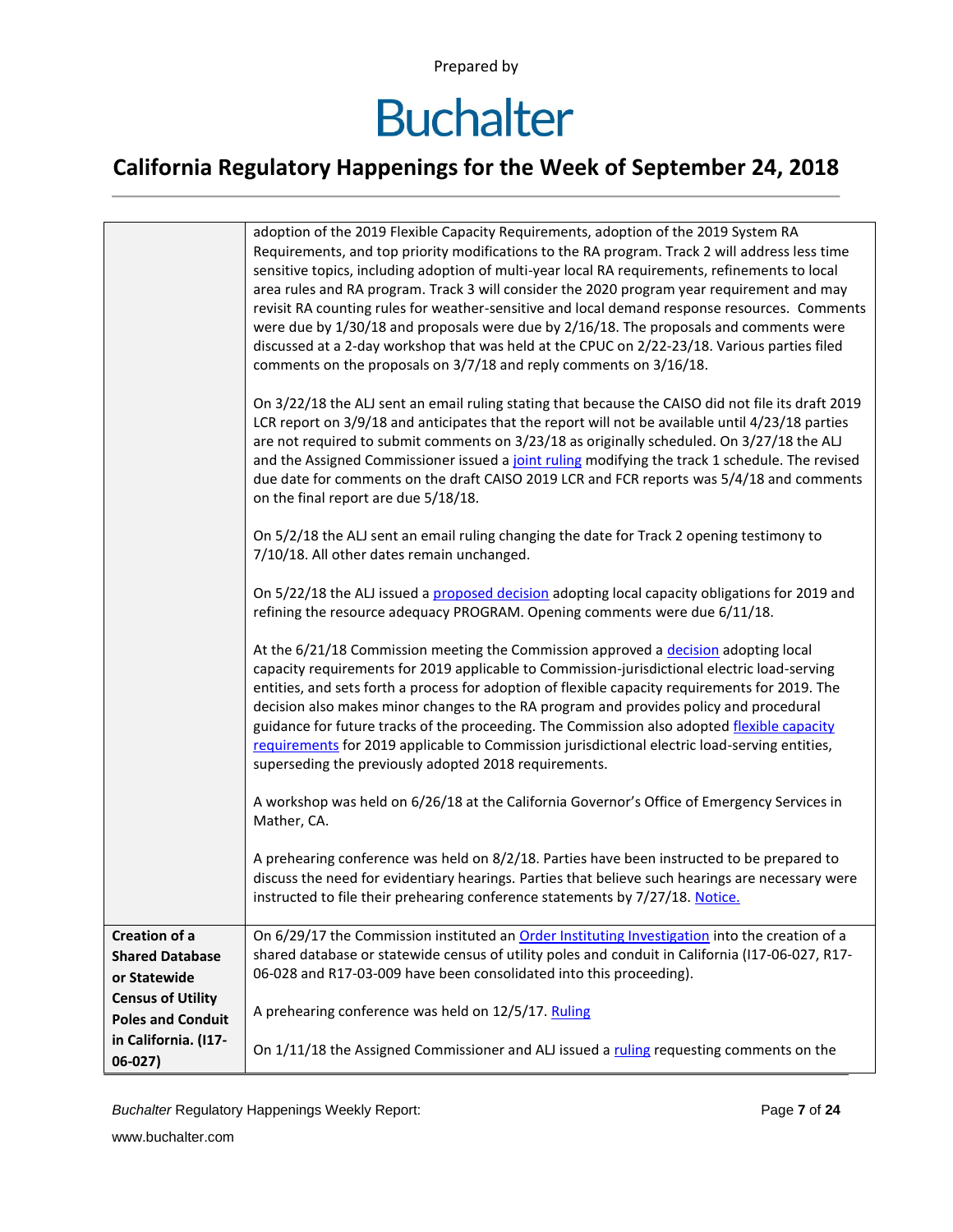# **Buchalter**

|                                                                                                                                             | creation of a shared statewide database of utility pole and conduit information. Input is<br>requested on (1) whether a proposed listing of data fields is complete; (2) whether any<br>information categories should be treated as confidential; (3) which data fields are most essential<br>to accomplish the safety and goals of the OII and OIR; (4) whether each pole owner should be<br>responsible for maintaining and providing access to its database, or whether a third party<br>facilitator should be responsible for maintaining one global database; and (5) the manner in<br>which the database should be shared. Comments were due by 2/8/18.                                          |
|---------------------------------------------------------------------------------------------------------------------------------------------|--------------------------------------------------------------------------------------------------------------------------------------------------------------------------------------------------------------------------------------------------------------------------------------------------------------------------------------------------------------------------------------------------------------------------------------------------------------------------------------------------------------------------------------------------------------------------------------------------------------------------------------------------------------------------------------------------------|
|                                                                                                                                             | On $1/16/18$ the ALJ issued a ruling amending the $1/11/18$ ruling and attaching the correct listing<br>of proposed data fields.                                                                                                                                                                                                                                                                                                                                                                                                                                                                                                                                                                       |
|                                                                                                                                             | On 3/22/18 the ALJ issued a proposed decision amending the right of way rules to apply to<br>wireless telecommunications facilities installed by competitive local exchange carriers,<br>comments were due 4/11/18. The decision would amend the right of way rules to provide<br>competitive local exchange carriers with expanded nondiscriminatory access to public utility<br>infrastructure for the purpose of installing antennas and other wireless telecommunications<br>facilities. The Commission is approved the final decision on 4/26/18. This decision closes this<br>aspect of the proceeding; however, the investigation in I17-06-027 with which it was<br>consolidated remains open. |
|                                                                                                                                             | A public participation hearing before the ALJ and Commissioner and President Picker was held<br>on 5/9/18 in San Bernardino, CA. The discussion focused on such topics as 1) history of poles; 2)<br>issues related to poles (e.g. vegetation management and fires); and 3) Southern California fires.<br><b>Notice</b>                                                                                                                                                                                                                                                                                                                                                                                |
|                                                                                                                                             | A public participation hearing was held on 5/21/18 in San Jose, CA. Notice                                                                                                                                                                                                                                                                                                                                                                                                                                                                                                                                                                                                                             |
|                                                                                                                                             | On 8/8/18 the Assigned Commissioner issued a scoping ruling.                                                                                                                                                                                                                                                                                                                                                                                                                                                                                                                                                                                                                                           |
|                                                                                                                                             | On 9/12/18 the ALJ revised the schedule in the scoping ruling. Ruling                                                                                                                                                                                                                                                                                                                                                                                                                                                                                                                                                                                                                                  |
| <b>Successor to</b><br><b>Existing Net Energy</b><br><b>Metering Tariffs</b><br>pursuant to PUC<br><b>Section 2827.1</b><br>$(R.14-07-002)$ | On 2/20/18 the ALJ issued a proposed decision adopting alternatives to promote solar<br>distributed generation in disadvantaged communities. Opening comments were due by 3/12/18<br>and reply comments were due 3/19/18. Commissioner Guzman Aceves issued an alternate<br>decision. An all-party meeting was held on 3/13/18 so that parties could make comments to<br>Commissioner Guzman Aceves on the two alternate decisions. On 5/22/18 Commissioner<br>Guzman Aceves issued a proposed revised alternate decision. Various parties subsequently filed<br>comments. On 6/21/18 the Commission adopted the alternate decision.                                                                   |
|                                                                                                                                             | On 3/29/18 the Assigned Commissioner issued the fourth amended scoping memo and ruling.<br>The highest priority issues identified by the Commissioner include consumer protection and<br>development of options for increasing use of renewable DG in disadvantaged communities. The<br>ruling sets a deadline of 1/1/19 for the completion of the proceeding and states that it is the<br>Commission's intention to close this proceeding and initiate a successor proceeding not later                                                                                                                                                                                                               |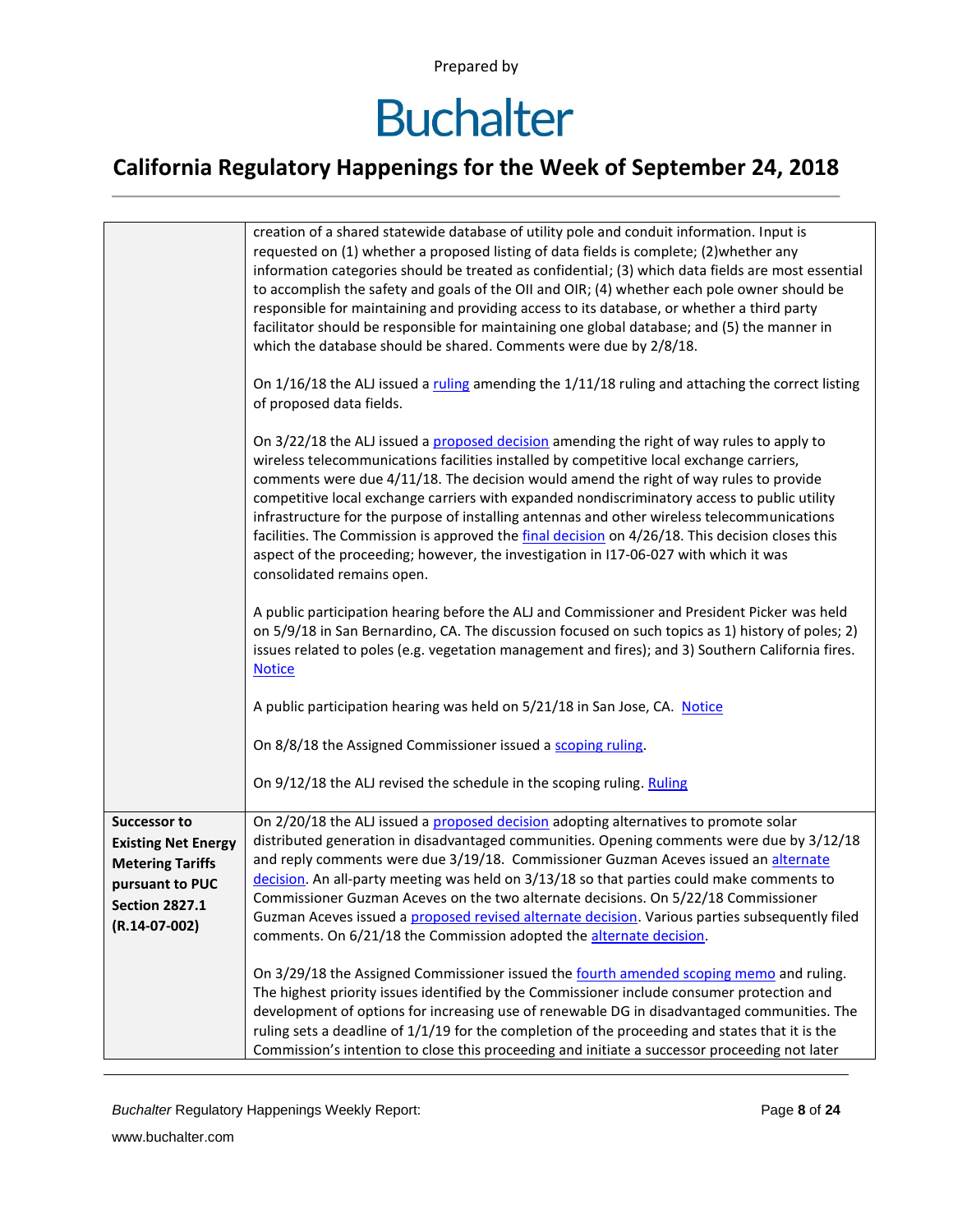### **Buchalter**

|                                                                                                                                                  | than that date.                                                                                                                                                                                                                                                                                                                                                                                                                                                                                                                             |
|--------------------------------------------------------------------------------------------------------------------------------------------------|---------------------------------------------------------------------------------------------------------------------------------------------------------------------------------------------------------------------------------------------------------------------------------------------------------------------------------------------------------------------------------------------------------------------------------------------------------------------------------------------------------------------------------------------|
|                                                                                                                                                  | On 6/27/18 ALJ Jessica Hecht was reassigned and is no longer the ALJ in the proceeding. ALJ<br>McKenzie and ALJ Kao remain assigned to the proceeding.                                                                                                                                                                                                                                                                                                                                                                                      |
|                                                                                                                                                  | On $9/1/17$ the California Solar and Storage Association filed a petition to modify D.14-05-033 to<br>allow direct current coupled solar plus storage systems. Subsequently on 7/19/18 the ALJ issued<br>a ruling requiring supplemental information regarding the petition.                                                                                                                                                                                                                                                                |
|                                                                                                                                                  | On 7/23/18 SDG&E filed an application for rehearing of decision 18-06-027. SDG&E seeks<br>rehearing on two issues it alleges was improperly ignored by the Decision: 1) that the 20% rate<br>discount provided to CARE customers violates statutory discount limits, and 2) program<br>implementation conflicts with the installation of SDG&E's replacement customer information<br>system.                                                                                                                                                |
|                                                                                                                                                  | On 8/13/18 the ALJ issued a proposed decision denying the petition for modification of D14-05-<br>033 regarding designation of small net energy metering-eligible facilities paired with energy<br>storage.                                                                                                                                                                                                                                                                                                                                 |
|                                                                                                                                                  | On 8/24/18 Commissioner Guzman Aceves issued a proposed decision adopting net energy<br>metering consumer protection measures including solar information packet. Various parties filed<br>comments on 9/13/18. The decision was held over from the 9/27/18 meeting.                                                                                                                                                                                                                                                                        |
|                                                                                                                                                  | On 9/7/18 the ALJ's issued a proposed decision correcting and clarifying D.18-06-027.                                                                                                                                                                                                                                                                                                                                                                                                                                                       |
| Continued<br>Implementation of<br>the Public Utility<br><b>Regulatory Policies</b><br><b>Act and Related</b><br><b>Matters (R.18-07-</b><br>017) | On 7/26/18 the Commission opened the rulemaking. The rulemaking is intended to consider<br>adoption of a new standard offer contract that will be available to any Qualifying Facility of 20<br>MW or less seeking to sell electricity to a Commission-jurisdictional utility pursuant to PURPA.<br>The rulemaking will also consider adoption of a price to be paid at the time of delivery where a<br>QF has opted to sell as-available energy to the utility without a contract.<br>A pre-hearing conference was held on 9/27/18. Notice |
|                                                                                                                                                  |                                                                                                                                                                                                                                                                                                                                                                                                                                                                                                                                             |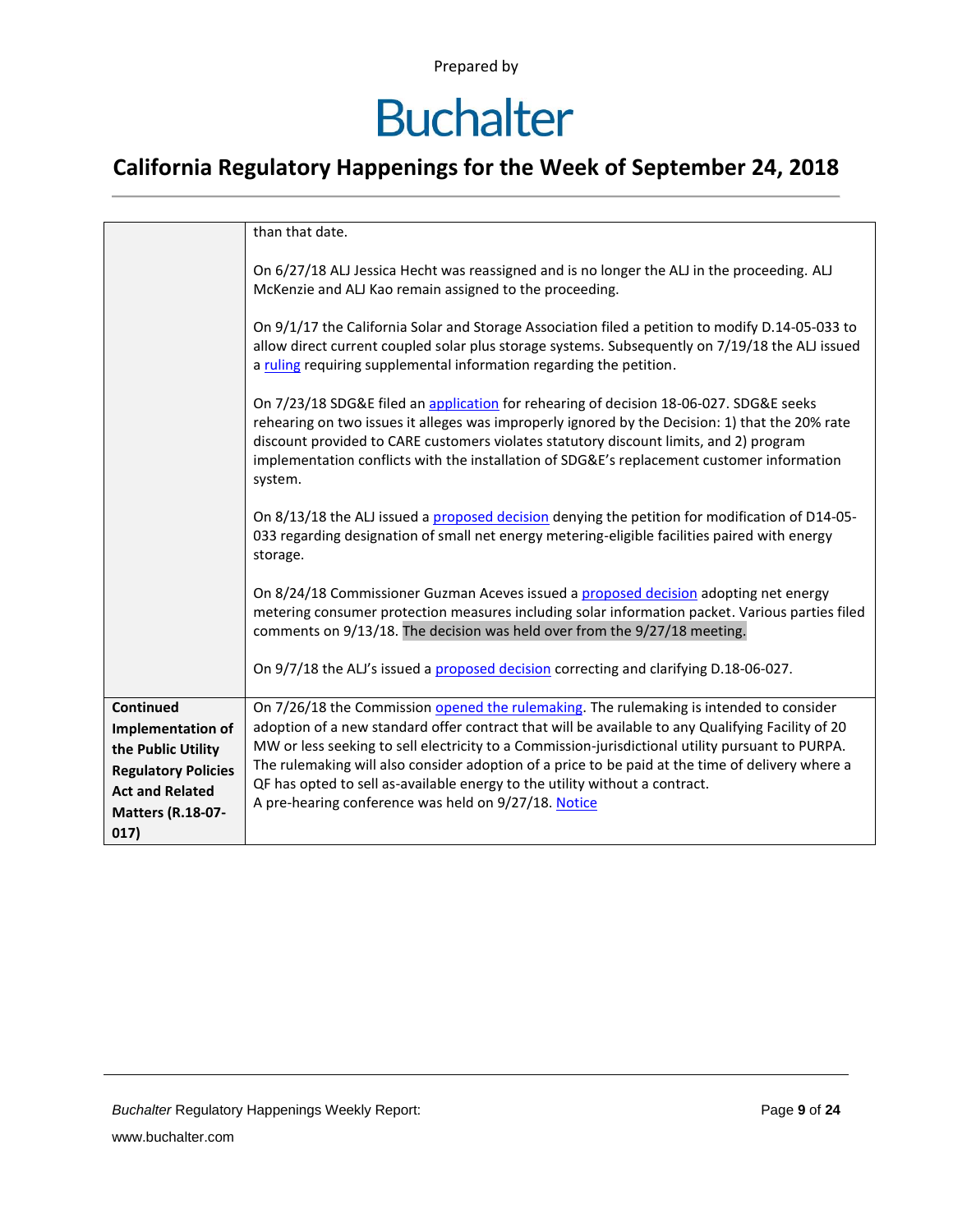### **Buchalter**

### **California Regulatory Happenings for the Week of September 24, 2018**

### **California Energy Commission**

| <b>Issue</b>                                                                                         | <b>Latest Developments</b>                                                                                                                                                                                                                                                                                                                                                                     |
|------------------------------------------------------------------------------------------------------|------------------------------------------------------------------------------------------------------------------------------------------------------------------------------------------------------------------------------------------------------------------------------------------------------------------------------------------------------------------------------------------------|
| <b>CEC Business</b><br><b>Meeting</b>                                                                | The Commission held its regularly scheduled Business Meeting on 9/21/18 (Friday). Agenda;<br>Backup Materials. The next regularly scheduled Business Meeting will be held 10/3/18.<br>Agenda                                                                                                                                                                                                   |
|                                                                                                      | On 10/3/18 the Commission will conduct a hearing during its regularly scheduled October<br>business meeting to consider adopting the proposed update to the voluntary Building Energy<br>Efficiency Standards, also published as CALGreen. Notice                                                                                                                                              |
| <b>Alternative and</b><br><b>Renewable Fuel and</b><br><b>Vehicle Technology</b><br>Program (ARFVTP) | On 6/28/18 staff from the Commission and the Center for Sustainable Energy held a public<br>webinar to discuss equipment and site requirements for electric vehicle (EV) charging<br>infrastructure installed under the California Electric Vehicle Incentive Project (CALeVIP).<br><b>Notice</b>                                                                                              |
|                                                                                                      | On 8/6/18 Janea Scott, Lead Commission on Transportation conducted a Fuels and<br>Transportation Technology Merit Review workshop to highlight lessons learned from previous<br>ARFVTP funding awards. Notice                                                                                                                                                                                  |
|                                                                                                      | On 9/27/18 Commission staff will conduct a public workshop for the 2019 CALeVIP Projects<br>Roadmap, a presentation of the plan to release four incentive projects in 2019 under the<br>California Electric Vehicle Infrastructure Project (CALeVIP), which is funded by the Alternative<br>and Renewable Fuel and Vehicle Technology Program (ARFVTP). Notice                                 |
|                                                                                                      | On 10/3/18 Commission staff will conduct a public workshop for the 2019 CALeVIP Projects<br>Roadmap, a presentation of the plan to release four incentive projects in 2019 under the<br>California Electric Vehicle Infrastructure Project (CALeVIP), which is funded by the ARFVTP.<br><b>Notice</b>                                                                                          |
| <b>Disadvantaged</b><br><b>Community Advisory</b><br>Group                                           | On 8/21/18 the Commission and the CPUC jointly convened the second meeting of the<br>Disadvantaged Communities Advisory Group. The group advised the two commissions<br>regarding the development, implementation, and impacts of proposed programs related to<br>the Clean Energy and Pollution Reduction Act of 2015 (also known as Senate Bill 350) in<br>disadvantaged communities. Notice |
|                                                                                                      | On 9/28/18 the Disadvantaged Communities Advisory Group to the Commission and the CPUC<br>will hold a meeting. Notice                                                                                                                                                                                                                                                                          |
| <b>Efficiency</b>                                                                                    | On 9/21/18 the Commission conducted a hearing during its regularly scheduled September<br>business meeting to consider adopting the proposed update to the voluntary Building Energy<br>Efficiency Standards, also published as CALGreen. Notice                                                                                                                                               |
| <b>Electric Program</b>                                                                              | On 8/21/18 staff conducted a technical scoping workshop as part of the Governor's Office of                                                                                                                                                                                                                                                                                                    |

*Buchalter* Regulatory Happenings Weekly Report: Page **10** of **24**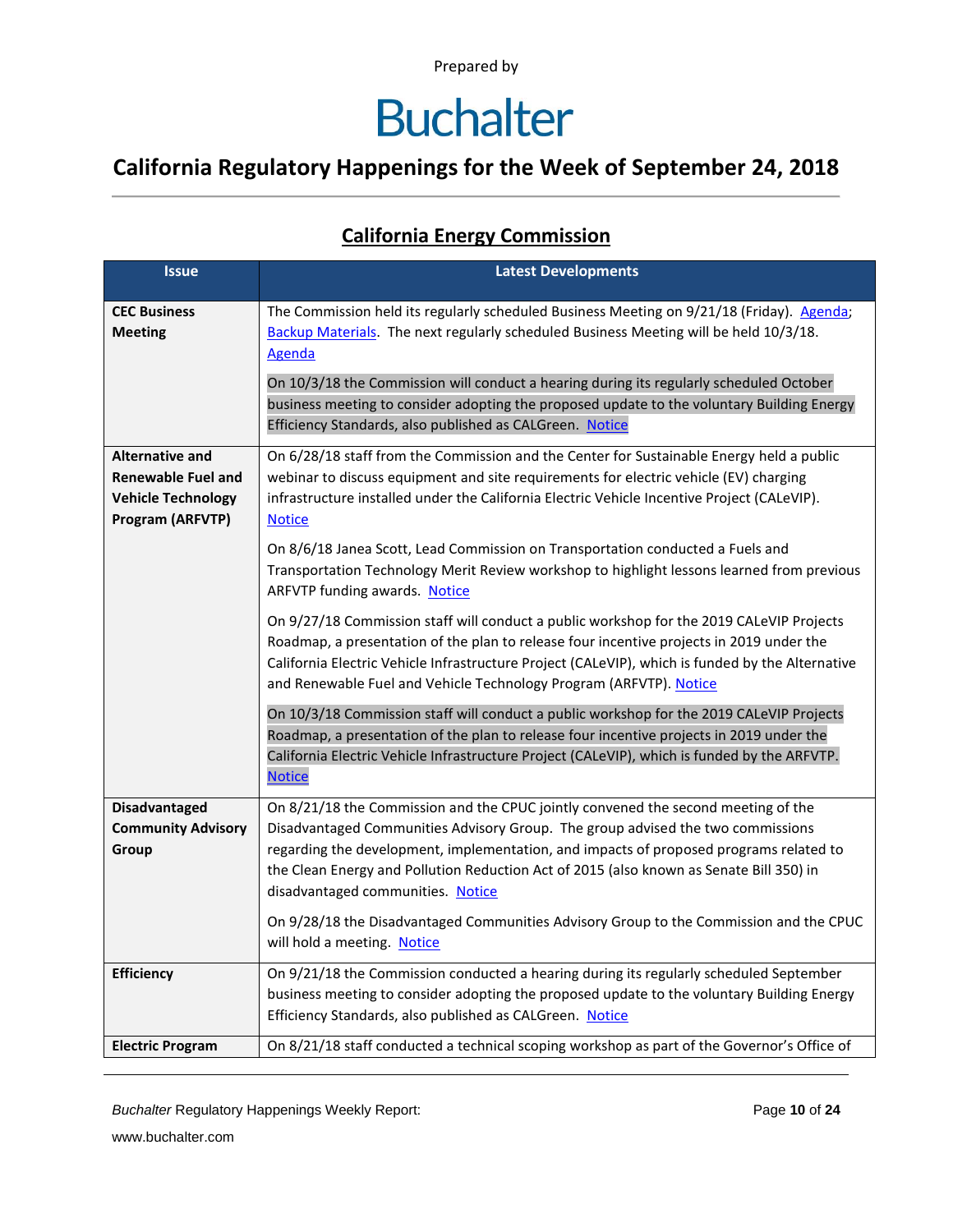# **Buchalter**

### **California Regulatory Happenings for the Week of September 24, 2018**

| <b>Investment Charge</b><br>(Docket No. 17-EPIC-<br>01)                | Planning and Research's implementation of Assembly Bill 546 (Chiu, Chapter 380, Statutes of<br>2017) and the development of guidebooks for energy storage implementation on the<br>customer side of the utility meter. Notice                                                                                                                                                                                                                                                                         |
|------------------------------------------------------------------------|-------------------------------------------------------------------------------------------------------------------------------------------------------------------------------------------------------------------------------------------------------------------------------------------------------------------------------------------------------------------------------------------------------------------------------------------------------------------------------------------------------|
|                                                                        | On 9/6/18 staff from the Commission, CPUC, CARB, and California ISO conducted a webinar<br>workshop to kick off the process to update the California Vehicle-Grid Integration (VGI)<br>Roadmap. Notice                                                                                                                                                                                                                                                                                                |
| 2018 Integrated<br><b>Research Policy</b><br><b>Report Update (18-</b> | On 6/27/18 staff held a webinar on the 2018 Tracking Progress Report for Energy Equity.<br><b>Notice</b>                                                                                                                                                                                                                                                                                                                                                                                              |
| <b>IEPR-01)</b>                                                        | On 7/10/18 staff held a workshop to propose and discuss the 2018 California Energy Demand<br>Forecast Update. Staff will review the scope and method for the update, present the most<br>recent data available for key forecast drivers, propose scenarios and outline additional work<br>that will be considered for the full 2019 IEPR forecast. Notice                                                                                                                                             |
|                                                                        | On 8/2/18 the Commission conducted a workshop with the CPUC, the California Natural<br>Resources Agency, the Governor's Office of Planning and Research, and the Governor's Office<br>of Emergency Services to discuss changes in the risk of wildfire due to climate change in<br>California and how the energy sector can prepare. Notice                                                                                                                                                           |
|                                                                        | At the Business Meeting on 8/1/18 the Commission approved Volume I of the 2018 Integrated<br>Energy Policy Report (IEPR) Update. The update summarizes California's global leadership in<br>climate policy, showing how the state's comprehensive efforts are helping to reduce the<br>impacts of climate change, promote energy resiliency, improve public health, and support<br>disadvantaged and low-income communities, while fostering job development and a thriving<br>economy. Press Release |
|                                                                        | On 10/2/18 Commission staff will conduct a webinar to solicit comments on proposed data<br>collection and analyses for the 2019 Integrated Energy Policy Report (2019 IEPR) relating to<br>electricity demand forecasts and resource plans. Notice                                                                                                                                                                                                                                                    |
| <b>Renewable Energy</b>                                                | On 8/16/18 the Lead Commissioner conducted a workshop to seek comments from solar<br>equipment installers, equipment manufacturers, solar and storage association<br>representatives, staff from investor owned and publicly owned utilities and their associations,<br>entrepreneurs, investors, and other program administrators on topics related to solar<br>equipment. Notice                                                                                                                    |
|                                                                        | On 10/3/18 Commission staff will conduct a workshop to present information and receive<br>comments on proposed changes to the Guidelines for California's Solar Electric Incentive<br>Programs (Senate Bill 1). Notice                                                                                                                                                                                                                                                                                |
| <b>Renewables</b><br><b>Portfolio Standard</b>                         | On 9/18/18 the Commission Committee assigned to conduct proceedings on the Complaint<br>filed by Energy Commission Executive Director Drew Bohan against the Stockton Port District<br>alleging noncompliance with the Renewables Portfolio Standard will conduct a hearing.                                                                                                                                                                                                                          |

*Buchalter* Regulatory Happenings Weekly Report: Page **11** of **24**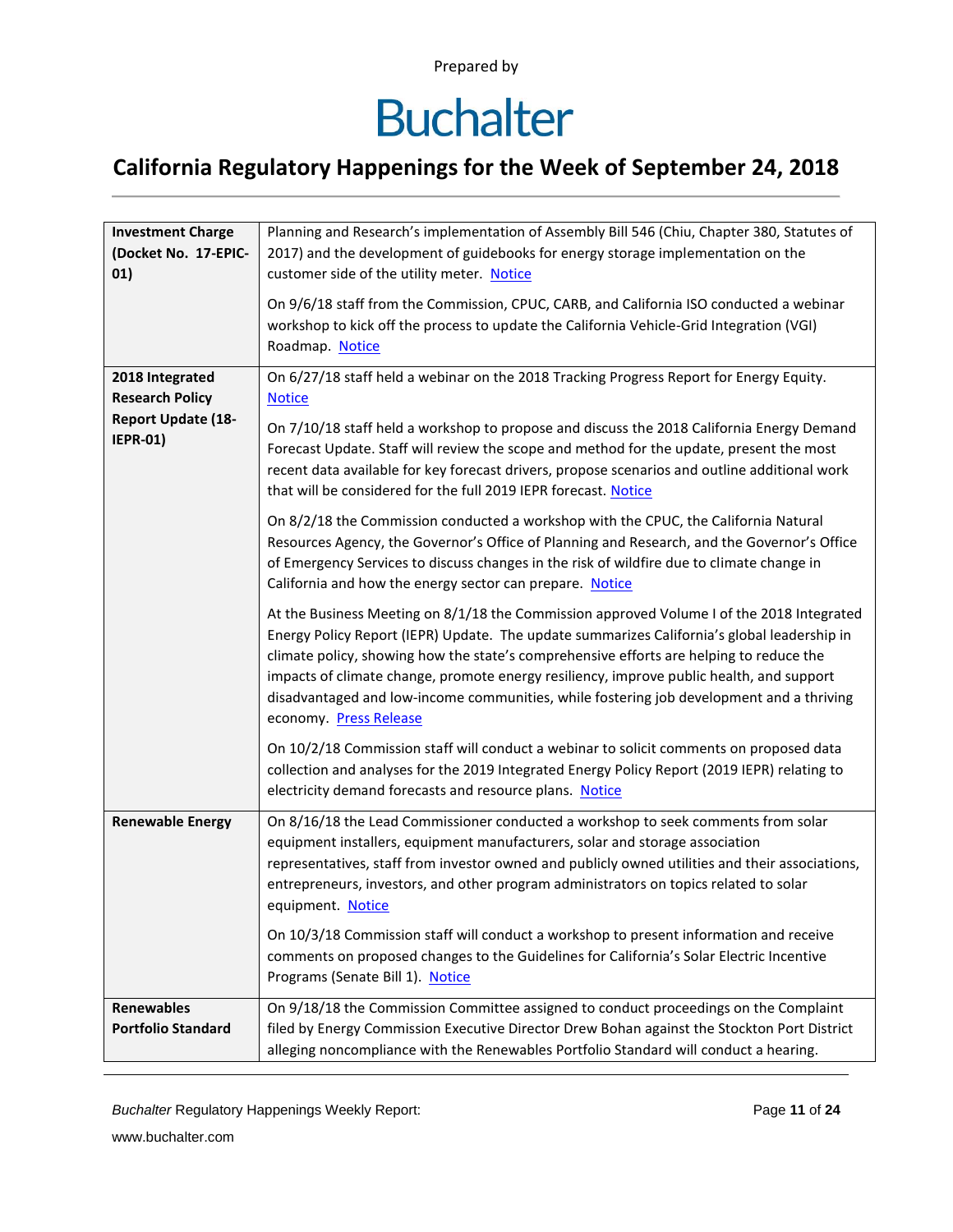# **Buchalter**

### **California Regulatory Happenings for the Week of September 24, 2018**

|               | <b>Notice</b>                                                                                                                                                                                                                                                                                                                                                                                                                                                                                  |
|---------------|------------------------------------------------------------------------------------------------------------------------------------------------------------------------------------------------------------------------------------------------------------------------------------------------------------------------------------------------------------------------------------------------------------------------------------------------------------------------------------------------|
| Research      | On 7/25/18 staff conducted a workshop to seek input on potential research topics on wildfire<br>related to ensuring grid resilience and public safety. Notice<br>On 8/30/18 the Lead Commissioner for Research conducted a workshop on climate-related<br>risk to California's energy system based on insights from California's Fourth Climate Change<br>Assessment. Notice                                                                                                                   |
| <b>SB 350</b> | On 8/29/18 the Commission, CARB, and the CPUC conducted a workshop to discuss<br>implementation progress for the Low-Income Barriers Study, Part A: Overcoming Barriers to<br>Energy Efficiency and Renewables for Low-income Customers and Small Business Contracting<br>Opportunities in Disadvantaged Communities and Part B: Overcoming Barriers to Clean<br>Transportation Access for Low-Income Residents (Final Guidance Document). Barriers reports<br>were mandated by SB 350. Notice |

#### **California Air Resources Board**

| <b>Issue</b>               | <b>Latest Developments</b>                                                                  |
|----------------------------|---------------------------------------------------------------------------------------------|
| <b>Cap and Trade</b>       | On 9/4/18 ARB posted formal rulemaking documents related to proposed amendments to the      |
|                            | Cap and Trade Regulation. Comments are due on 10/22/18 and a public hearing will be held    |
|                            | on 10/25/18. Notice Proposed Regulation Order                                               |
| <b>GHG Reporting</b>       | On 9/4/18 ARB posted formal rulemaking documents related to proposed amendments to the      |
|                            | GHG Reporting Regulation. Comments are due on 10/22/18 and a public hearing will be held    |
|                            | on 10/25/18. Notice Proposed Regulation Order                                               |
| <b>Short Lived Climate</b> | On 12/29/17 ARB posted a summary of policies to encourage dairy biomethane projects and     |
| <b>Pollutants</b>          | other projects to reduce methane emissions. On 1/5/18 the three dairy subgroups provided an |
|                            | update to the agencies on their processes and recommendations they have formulated to       |
|                            | date. Presentations - ARB; CDFA; CPUC; Subgroup 1; Subgroup 2; Subgroup 3                   |
|                            | The Dairy and Livestock subgroups have several meeting scheduled for April. Subgroup 3 met  |
|                            | on 4/2/18; Subgroup 2 met on 4/9/18 and Subgroup 1 met on 4/27/18. Meeting Notice           |
|                            | The Dairy and Livestock subgroups will meet throughout May. Subgroup 3 met on 5/14/18;      |
|                            | Subgroup 1 met on 5/21/18; and Subgroup 2 met on 5/23/18. Meeting Notice                    |
|                            | A joint subgroup meeting was held on 7/26/18 in Fresno. Meeting Notice                      |
| 2030 Scoping Plan          | On 11/30/17 ARB released the proposed final 2017 climate change scoping plan. On 12/14/17   |
|                            | the Board approved the scoping plan along with the finalized environmental documents.       |
|                            | <b>Meeting Notice Press Release Final Plan</b>                                              |

*Buchalter* Regulatory Happenings Weekly Report: Page **12** of **24**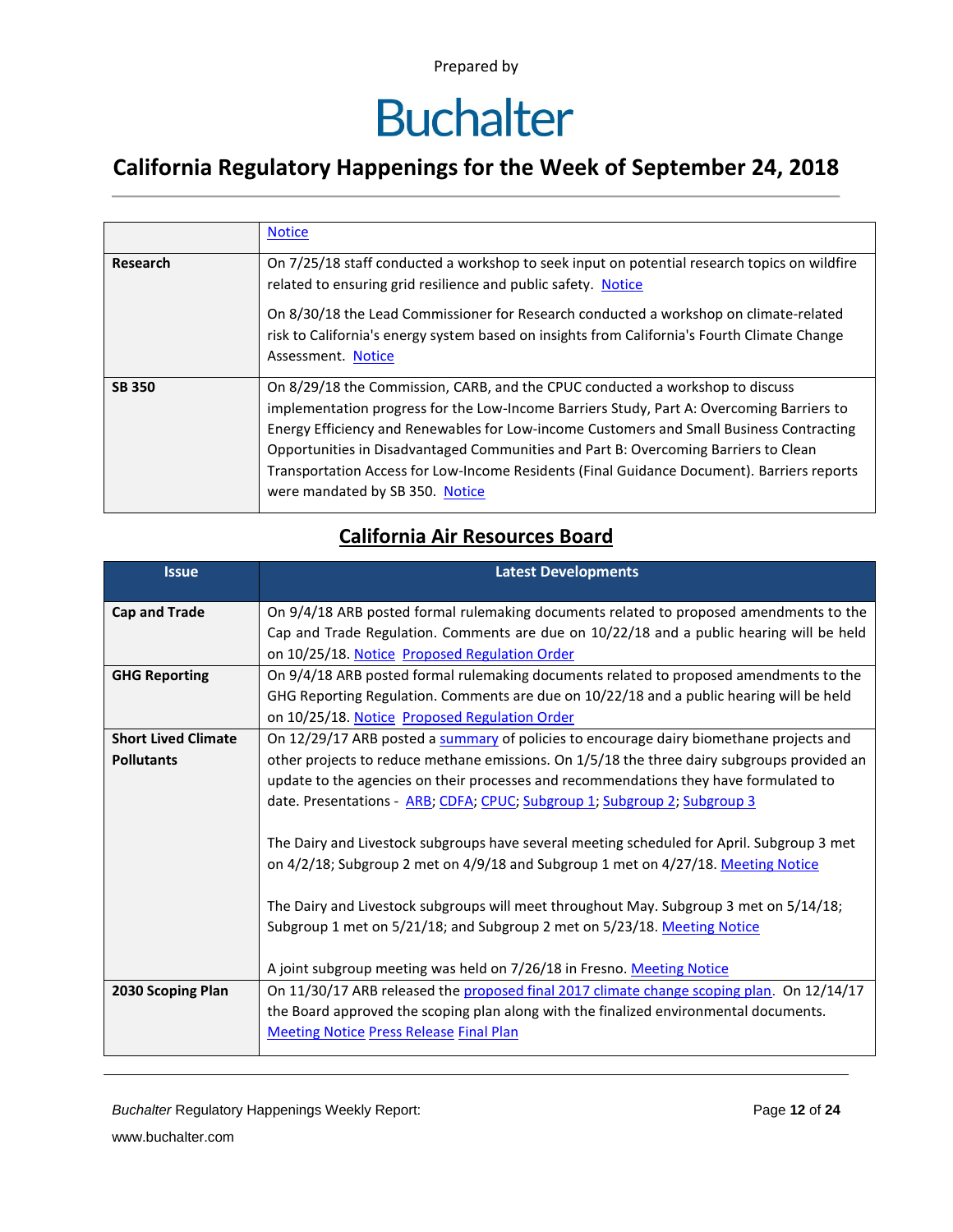### **Buchalter**

### **California Regulatory Happenings for the Week of September 24, 2018**

| Low Carbon Fuel | The goal of the LCFS is to reduce carbon intensity of transportation fuel by at least 10% by                                                                                      |
|-----------------|-----------------------------------------------------------------------------------------------------------------------------------------------------------------------------------|
| <b>Standard</b> | 2020. On 2/20/18 ARB released the Draft Proposed Regulation Order and a Portion of Draft                                                                                          |
|                 | <b>Staff Report.</b>                                                                                                                                                              |
|                 |                                                                                                                                                                                   |
|                 | On 3/6/18 ARB released various models and calculators, including the OPGEE and CA-GREET.                                                                                          |
|                 | In addition ARB issued the <i>Initial Statement of Reasons</i> and Proposed Regulation Order setting<br>forth proposed amendments to the LCFS regulation and to the regulation on |
|                 | commercialization of alternative diesel fuels. A public hearing to consider the proposed                                                                                          |
|                 | amendments will be held on 4/27/18. Notice                                                                                                                                        |
|                 |                                                                                                                                                                                   |
|                 | On 3/12/18 ARB updated and replaced Guidance 17-03 with Guidance 18-01 on                                                                                                         |
|                 | Implementation Implications of a Modified Writ issued by the Superior Court of California,                                                                                        |
|                 | County of Fresno, On October 18, 2017 in the case of Poet, LLC et al. vs CARB et al. (No. 09                                                                                      |
|                 | CECG 04659 JYH) on LCFS.                                                                                                                                                          |
|                 |                                                                                                                                                                                   |
|                 | On 5/9/18 ARB released the 2017 LCFS Compliance Information Credit Clearance Market                                                                                               |
|                 | Information.                                                                                                                                                                      |
|                 |                                                                                                                                                                                   |
|                 | On 5/21/18 ARB posted for comment the draft calculation of 2017 Crude Average Carbon                                                                                              |
|                 | Intensity Value. Comments are due by 6/5/18.                                                                                                                                      |
|                 |                                                                                                                                                                                   |
|                 | On 5/21/18 ARB posted the SB1383 Pilot Financial Mechanism White Paper.                                                                                                           |
|                 | A public workshop to discuss proposed amendments to the LCFS and Alternative Diesel Fuels                                                                                         |
|                 | Regulations was held on 6/11/18. Meeting Notice Staff Presentation                                                                                                                |
|                 |                                                                                                                                                                                   |
|                 | On 6/20/18 ARB posted proposed amendments to the LCFS regulation and to the regulation                                                                                            |
|                 | on commercialization of alternative diesel fuels. The deadline to submit comments was 7/5/18                                                                                      |
|                 | at 5pm. A workshop to discuss the proposed amendments was held on 8/8/18. Notice                                                                                                  |
|                 |                                                                                                                                                                                   |
|                 | On 8/13/18 various calculators where posted including the CA-GREET3.0 Model and Tier 1                                                                                            |
|                 | Simplified Calculators, the Illustrative Compliance Scenario Calculator and the Hydrogen                                                                                          |
|                 | Station Capacity Evaluator (HySCapE). The Board also posted the Second Public Availability of                                                                                     |
|                 | <b>Modified Text and Availability of Additional Documents and Information for the Proposed</b>                                                                                    |
|                 | Amendments to LCFS and ADF Regulations. Comments were due by 8/30/18. A public hearing                                                                                            |
|                 | to consider amendments to the LCFS and ADF regulations was held on 9/27/18. Notice.                                                                                               |
|                 |                                                                                                                                                                                   |
|                 | A work group meeting to discuss co-processing of low-carbon feedstocks in conventional                                                                                            |
|                 | petroleum refineries is scheduled for 10/18/18. Notice This workshop relates to fuel pathway                                                                                      |
|                 | applications under the LCFS involving facilities that co-process both petroleum-derived and                                                                                       |

*Buchalter* Regulatory Happenings Weekly Report: Page **13** of **24**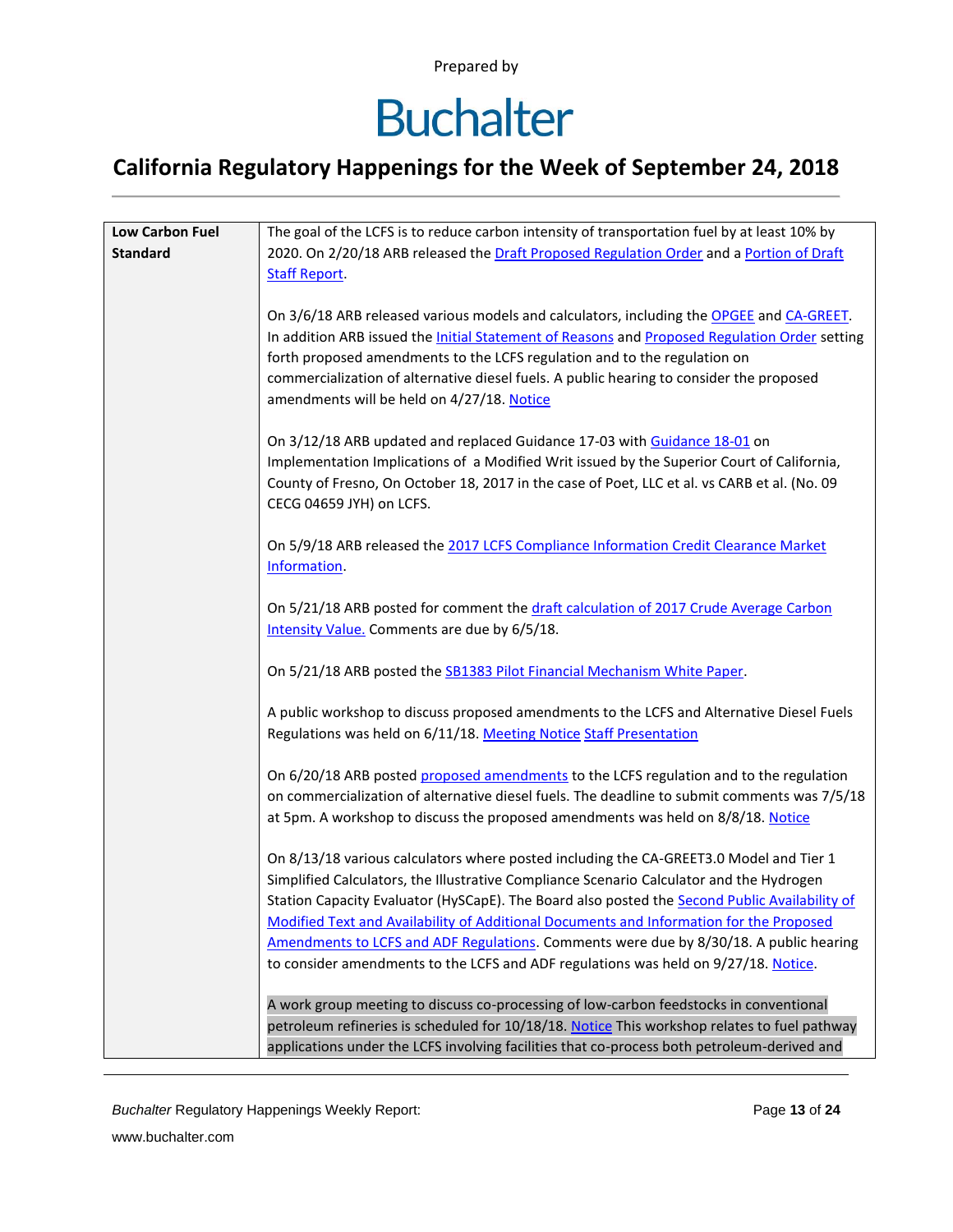# **Buchalter**

### **California Regulatory Happenings for the Week of September 24, 2018**

|                                                 | non-petroleum-derived feedstocks in the same units.                                                                                                                                                                                                                                                                                                                                                                                    |
|-------------------------------------------------|----------------------------------------------------------------------------------------------------------------------------------------------------------------------------------------------------------------------------------------------------------------------------------------------------------------------------------------------------------------------------------------------------------------------------------------|
|                                                 |                                                                                                                                                                                                                                                                                                                                                                                                                                        |
| <b>Innovative Clean</b><br><b>Transit Rules</b> | The key goals of this measure include 1. Support the near-term deployment of zero-emission                                                                                                                                                                                                                                                                                                                                             |
|                                                 | buses where the economics are viable and where transit service can be maintained or<br>expanded; 2. Secure binding commitments from the state's transit providers for a long-term<br>vision for transition to zero-emission technologies across all transit modes, and 3. Partner with<br>transit agencies to pilot innovative approaches to improve access to transit systems with zero-<br>emissions first- and last-mile solutions. |
|                                                 | On 12/15/17 a public workshop was held to discuss development of innovative clean transit.<br>Presentation. The staff proposal on the ICT Rules includes achieving a zero emission transit<br>system by 2040 and encouragement of early action with opportunities for funding. Rules<br>would be applicable to all public transit agencies that own or operate buses with GVWR ><br>14,000 lbs.                                        |
|                                                 | On 3/27/18 ARB issued updated numbers of battery and fuel cell electric buses of large<br>California transit agencies.                                                                                                                                                                                                                                                                                                                 |
|                                                 | On 3/27/18 ARB issued an <i>update</i> on the Innovative Clean Transit Discussion Document. ARB<br>requested additional comments and information in the areas of transit progress, role of<br>incentives, overall cost, cutaways and non-standard buses, and regulatory assessments.                                                                                                                                                   |
|                                                 | A workshop was held on 6/13/18 to discuss the proposed Innovative Clean Transit regulation.<br><b>Meeting Notice</b>                                                                                                                                                                                                                                                                                                                   |
|                                                 | On 8/7/18 ARB posted the proposed regulation order and associated documents. A public<br>hearing to discuss was held on 9/27/18. Notice of Public Hearing.                                                                                                                                                                                                                                                                             |

#### **California Independent System Operator**

| <b>Issue</b>              | <b>Latest Developments</b>                                |
|---------------------------|-----------------------------------------------------------|
| <b>Board of Governors</b> | The next scheduled Board meeting is 11/14-15/18. Schedule |
| <b>Meeting</b>            |                                                           |

**Buchalter Regulatory Happenings Weekly Report:** Page 14 of 24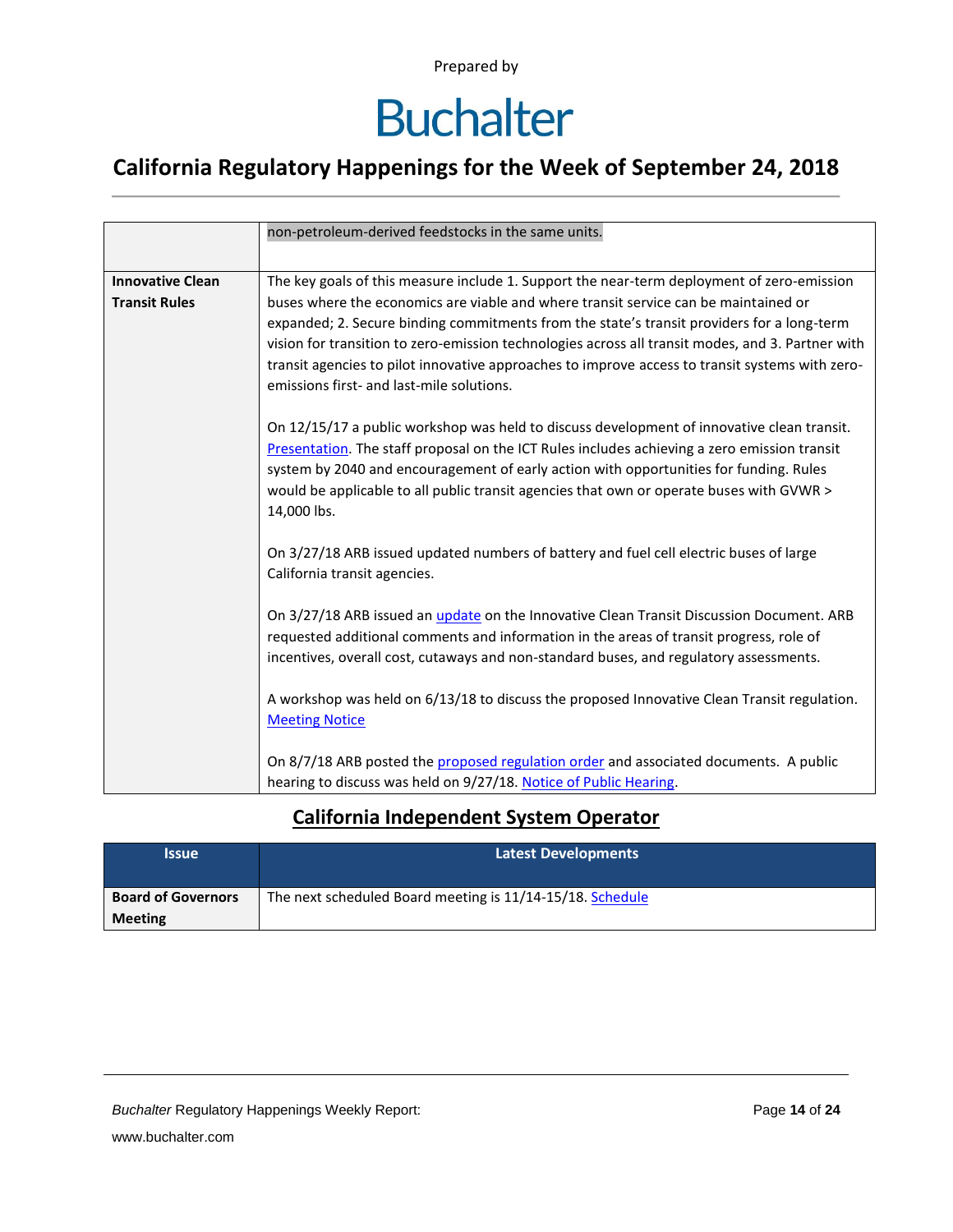## **Buchalter**

### **California Regulatory Happenings for the Week of September 24, 2018**

#### **CAISO Stakeholder Initiatives**

| <b>Issue</b>                                                    | <b>Latest Developments</b>                                                                                                                                                                                                                                                                                                 |
|-----------------------------------------------------------------|----------------------------------------------------------------------------------------------------------------------------------------------------------------------------------------------------------------------------------------------------------------------------------------------------------------------------|
| <b>Flexible resource</b><br>adequacy criteria<br>and must offer | On 5/1/17 the CAISO posted the revised straw proposal. The CAISO held a stakeholder call on<br>5/8/17 to discuss the revised straw proposal. Comments were due by 5/22/17. Market Notice<br>Presentation                                                                                                                   |
| obligations (FRAC-<br>MOO)                                      | A Phase 2 Working Group call was held on 8/2/17. Market Notice. Comments were due by<br>8/18/17. Brattle Presentation                                                                                                                                                                                                      |
|                                                                 | A Phase 2 Working Group Meeting was held on 9/26/17. Market Notice; Presentation                                                                                                                                                                                                                                           |
|                                                                 | On 11/2/17 CAISO postponed the stakeholder meeting originally scheduled for 11/9/17<br>because more time is needed to analyze the data and publish the proposal. A stakeholder<br>meeting was held on 11/29/17. Market Notice. On 11/21/17 CAISO posted the draft proposal.<br>Comments were due by 12/13/17. Presentation |
|                                                                 | On 1/31/18 CAISO posted the revised draft flexible capacity framework. A stakeholder<br>meeting was held on 2/7/18 to discuss the revised draft flexible capacity framework in the<br>FRAC-MOO Phase 2 initiative. Comments were due by 2/21/18. Market Notice Agenda and<br><b>Presentation</b>                           |
|                                                                 | CAISO held a stakeholder meeting on 5/3/18 to discuss the second revised draft flexible<br>capacity framework proposal. Comments were due by 5/17/18. Notice Presentation                                                                                                                                                  |
|                                                                 | The Phase 2 Working Group met on 6/18/18. Agenda and Presentation<br>On 7/30/18 CAISO announced that phase two of the initiative is delayed commensurate with a<br>delay in the Day-Ahead Market Enhancement Initiative. The initiative is currently inactive.                                                             |
| <b>Reliability Services</b>                                     | On 2/2/17, CAISO posted the Phase 1B and Phase 2 Draft Tariff language. A call to discuss was<br>held on 2/21/17. Market Notice                                                                                                                                                                                            |
|                                                                 | On 4/7/17 the CAISO posted the Phase 1B and Phase 2 Draft Tariff language. A call to discuss<br>was held on 4/24/17. Market Notice                                                                                                                                                                                         |
|                                                                 | On 4/18/17 CAISO posted the Business Requirements Specifications v. 2.0.                                                                                                                                                                                                                                                   |
|                                                                 | On 5/8/17 CAISO announced that the implementation date for the initiative had been<br>extended to $2/13/18$ from $11/1/17$ . The new effective date will be $4/1/18$ . The extension was<br>discussed at the Market Performance and Planning Forum on 5/16/17.                                                             |
|                                                                 | A technical working group call was held on 6/13/17 to clarify the tariff processes proposed in<br>the initiative. Market Notice.                                                                                                                                                                                           |

*Buchalter* Regulatory Happenings Weekly Report: Page **15** of **24**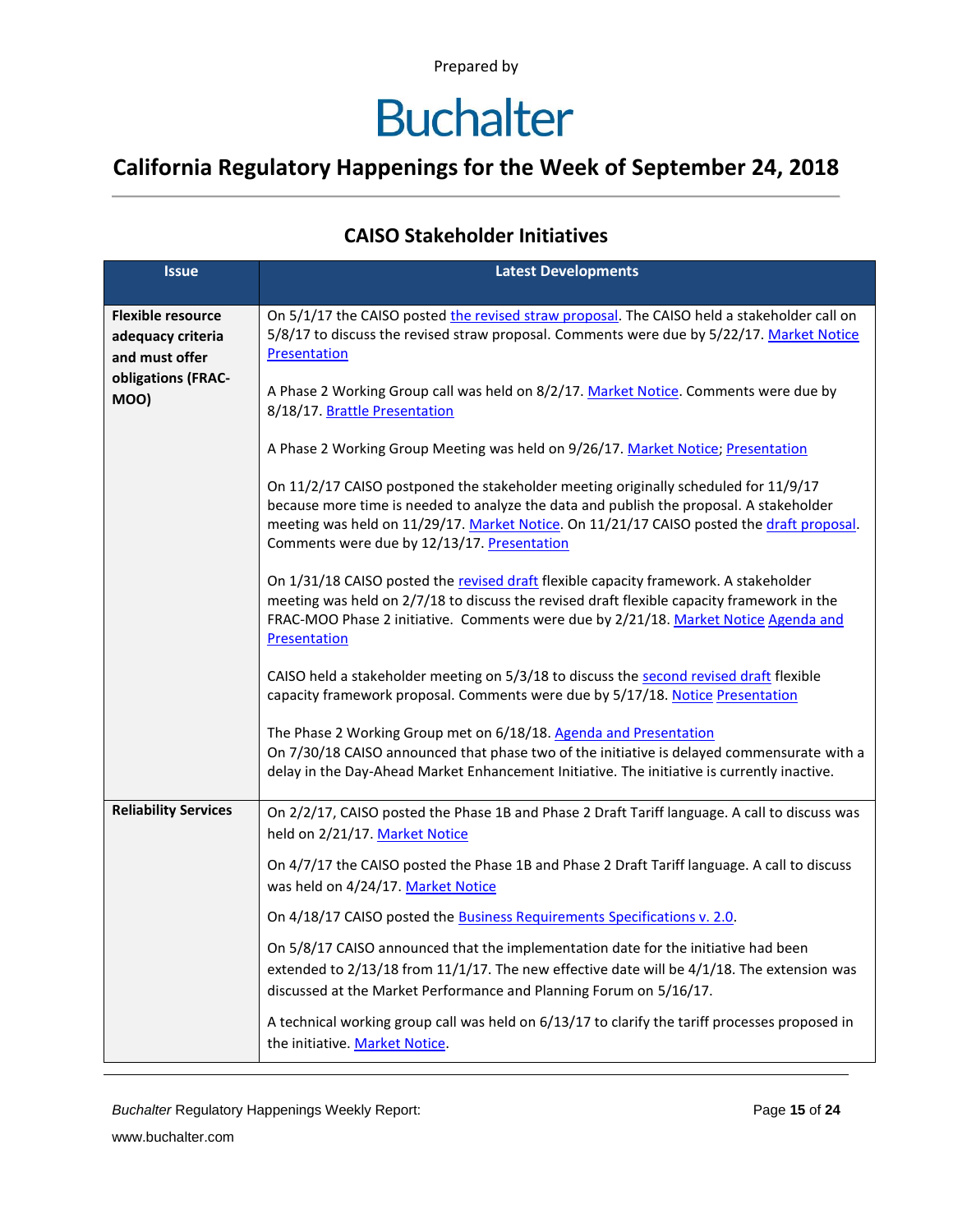## **Buchalter**

### **California Regulatory Happenings for the Week of September 24, 2018**

|                                                                            | On 7/7/17 The Second Revised Draft Tariff Language - Phase 1B and 2 was posted. A web<br>conference to discuss was held on 7/21/17. Market Notice Comments were due by 7/14/17.                                                                                                                                                                                                                                                                                                                                                                                                                                                                                                                                                                                                                                                                                                                                                                                                                                                                                                                                                                                                                                                                                                                                      |
|----------------------------------------------------------------------------|----------------------------------------------------------------------------------------------------------------------------------------------------------------------------------------------------------------------------------------------------------------------------------------------------------------------------------------------------------------------------------------------------------------------------------------------------------------------------------------------------------------------------------------------------------------------------------------------------------------------------------------------------------------------------------------------------------------------------------------------------------------------------------------------------------------------------------------------------------------------------------------------------------------------------------------------------------------------------------------------------------------------------------------------------------------------------------------------------------------------------------------------------------------------------------------------------------------------------------------------------------------------------------------------------------------------|
|                                                                            | On 8/3/17 CAISO posted the Phase 2 - Third Revised Draft Tariff Language. Market Notice. On<br>9/29/17 CAISO filed the tariff amendment for phase 1B and Phase 2 at FERC in docket ER18-1.<br>On 10/23/17 various parties filed comments and protests and the CPUC filed a limited protest.<br>The CPUC has requested that FERC reject the proposed tariff amendments regarding "listed<br>local capacity." On 11/13/17 CAISO filed a motion for leave to file answer and answer to the<br>various protests. On 11/30/17 CAISO filed another motion for leave to file answer and answer<br>to SDG&E's filing. On 1/18/18 FERC issued an order accepting the tariff revisions as filed,<br>effective 2/15/18. On 2/14/18 CAISO filed a petition for limited tariff waiver requesting a<br>temporary suspension of the effectiveness of the tariff revisions. Due to implementation<br>issues CAISO requested a temporary suspension until 3/16/18. FERC granted the suspension<br>on 3/1/18. The initiative will now be activated for trade date 5/1/18. Market Notice. On<br>3/16/18 CAISO submitted a Compliance Filing at FERC to modify the effective date to 3/16/18.<br>On 4/3/18 CAISO filed an additional petition for the temporary suspension of the effectiveness<br>of the RAAIM modifications to 5/1/18. |
|                                                                            | CAISO held a call on 1/4/18 to discuss process changes for resource adequacy and outage<br>coordination as part of the Reliability Services Initiative. These changes will be implemented in<br>April 2018. Training was provided on 1/10/18. Presentation. Market Notice.                                                                                                                                                                                                                                                                                                                                                                                                                                                                                                                                                                                                                                                                                                                                                                                                                                                                                                                                                                                                                                           |
|                                                                            | On 3/5/18 and 3/8/18 the CAISO held the RSI 2017 and RAAIM calculation modification<br>market simulation web conferences to discuss market simulation performance. CAISO has<br>postponed the RSI implementation to March 2018 and activation to May 2017 and the RAAIM<br>Calculation modification implementation to May 2018 and activation to July 2018. Market<br><b>Notice</b>                                                                                                                                                                                                                                                                                                                                                                                                                                                                                                                                                                                                                                                                                                                                                                                                                                                                                                                                  |
| <b>Energy Storage and</b><br><b>Distributed Energy</b><br><b>Resources</b> | A customer partnership group call was held on 12/13/17 to discuss implementation of<br>demand response current changes associated with phase 2 of the proceeding. Questions and<br>comments to be discussed during the call were due by 12/6/17. Market Notice                                                                                                                                                                                                                                                                                                                                                                                                                                                                                                                                                                                                                                                                                                                                                                                                                                                                                                                                                                                                                                                       |
| <b>Participation (Phases</b><br>$2$ and $3)$                               | A workshop to discuss Phase 3 was held on 1/16/18. Market Notice Agenda Presentation                                                                                                                                                                                                                                                                                                                                                                                                                                                                                                                                                                                                                                                                                                                                                                                                                                                                                                                                                                                                                                                                                                                                                                                                                                 |
|                                                                            | On 2/15/18 CAISO posted the Phase 3 straw proposal. A workshop to discuss phase 3 was held<br>on 2/21/18. Comments were due by 3/7/18. Market Notice                                                                                                                                                                                                                                                                                                                                                                                                                                                                                                                                                                                                                                                                                                                                                                                                                                                                                                                                                                                                                                                                                                                                                                 |
|                                                                            | A workshop to discuss Phase 2 was held on 2/27/18. Market Notice Presentation                                                                                                                                                                                                                                                                                                                                                                                                                                                                                                                                                                                                                                                                                                                                                                                                                                                                                                                                                                                                                                                                                                                                                                                                                                        |
|                                                                            | On 2/22/18 CAISO posted the Phase 3 straw proposal. A technical working group meeting was<br>held on 3/29/18. Comments were due by 4/9/18. Market Notice. Agenda                                                                                                                                                                                                                                                                                                                                                                                                                                                                                                                                                                                                                                                                                                                                                                                                                                                                                                                                                                                                                                                                                                                                                     |
|                                                                            | A customer partnership group call was held on 3/27/18 to discuss implantation of current<br>Demand Response changes associated with Phase 2. Market Notice                                                                                                                                                                                                                                                                                                                                                                                                                                                                                                                                                                                                                                                                                                                                                                                                                                                                                                                                                                                                                                                                                                                                                           |

*Buchalter* Regulatory Happenings Weekly Report: Page **16** of **24**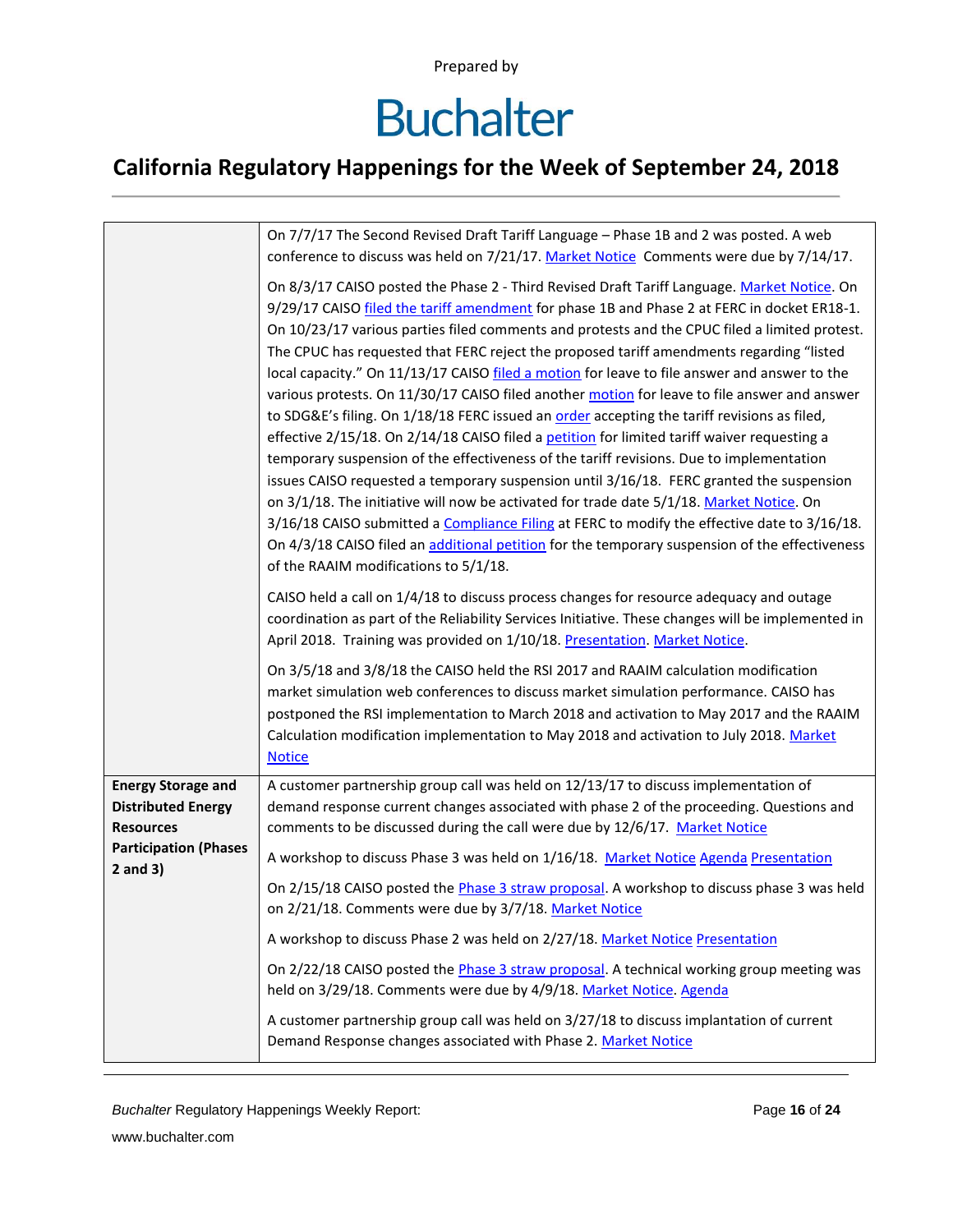# **Buchalter**

### **California Regulatory Happenings for the Week of September 24, 2018**

|                                                                                   | On 4/9/18 CAISO posted the revised draft tariff language for Phase 2. Comments were due by<br>4/16/18. Market Notice                                                                                                                                  |
|-----------------------------------------------------------------------------------|-------------------------------------------------------------------------------------------------------------------------------------------------------------------------------------------------------------------------------------------------------|
|                                                                                   | A customer partnership group call was held on 4/25/18 to discuss implementation of current<br>demand response changes associated with phase 2. Questions and comments were due in<br>advance of the call by 4/18/18. Market Notice Presentation       |
|                                                                                   | On 4/30/18 CAISO posted the Phase 3 revised straw proposal. A call to discuss was held on<br>5/10/18. Comments are due by 5/21/18. Market Notice                                                                                                      |
|                                                                                   | A customer partnership group call was held on 6/1/18 to discuss implementation of current<br>DR changes associated with phase 2 of the proceeding. Market Notice                                                                                      |
|                                                                                   | A public stakeholder working group call was held on 6/5/18 to discuss the phase 3 revised<br>straw proposal. Written comments were due by 6/15/18. Market Notice.                                                                                     |
|                                                                                   | A meeting was held on 6/25/18 to discuss additional changes to the revised straw proposal for<br>Phase 3. Agenda and Presentation. Comments are due by 7/3/18.                                                                                        |
|                                                                                   | On 7/2/18 the Phase 2 implementation customer partnership group held a call to discuss<br>current changes related to this initiatives' implementation. Market Notice                                                                                  |
|                                                                                   | A meeting was held on 7/16/18 to discuss the Draft Final Proposal for Phase 3. Comments are<br>due by 7/27/18. Market Notice Presentation                                                                                                             |
|                                                                                   | A call was held on 7/24/18 to discuss implementation of current Demand Response changes<br>associated with Phase 2. Questions and comments were due by 7/17/18. Market Notice<br>Presentation                                                         |
|                                                                                   | On 7/26/18 the CAISO posted a revised draft final proposal for phase 3. Market Notice                                                                                                                                                                 |
|                                                                                   | A customer partnership group call was held on 8/14/18 to discuss implementation of current<br>Demand Response changes associated with Phase 2. Comments were due by 8/7/18. Market<br><b>Notice</b>                                                   |
|                                                                                   | On 8/17/18 CAISO filed the proposed tariff amendment for Phase 2 at FERC in docket ER18-<br>2242 and requested an effective date of 11/1/18.                                                                                                          |
| <b>Transmission Access</b><br><b>Charge Options for</b><br><b>Integrating New</b> | CAISO held a stakeholder meeting in Folsom on 12/13/16 to review the draft final proposal for<br>the TAC Options Initiative. On 12/6/16, CAISO posted the draft final proposal. Market Notice<br>Presentation. The comment deadline ended on 1/11/17. |
| Participating<br><b>Transmission</b><br>Owners.                                   | On 12/20/16, CAISO posted an addendum to the draft regional framework proposal. The<br>addendum is intended to provide clarifications in light of questions raised at the 12/13/16<br>workshop. Comments were due by 1/11/17. Market Notice           |
|                                                                                   | On 3/2/17 CAISO posted a summary of stakeholder comments and the CAISO's responses.                                                                                                                                                                   |

*Buchalter* Regulatory Happenings Weekly Report: Page **17** of **24**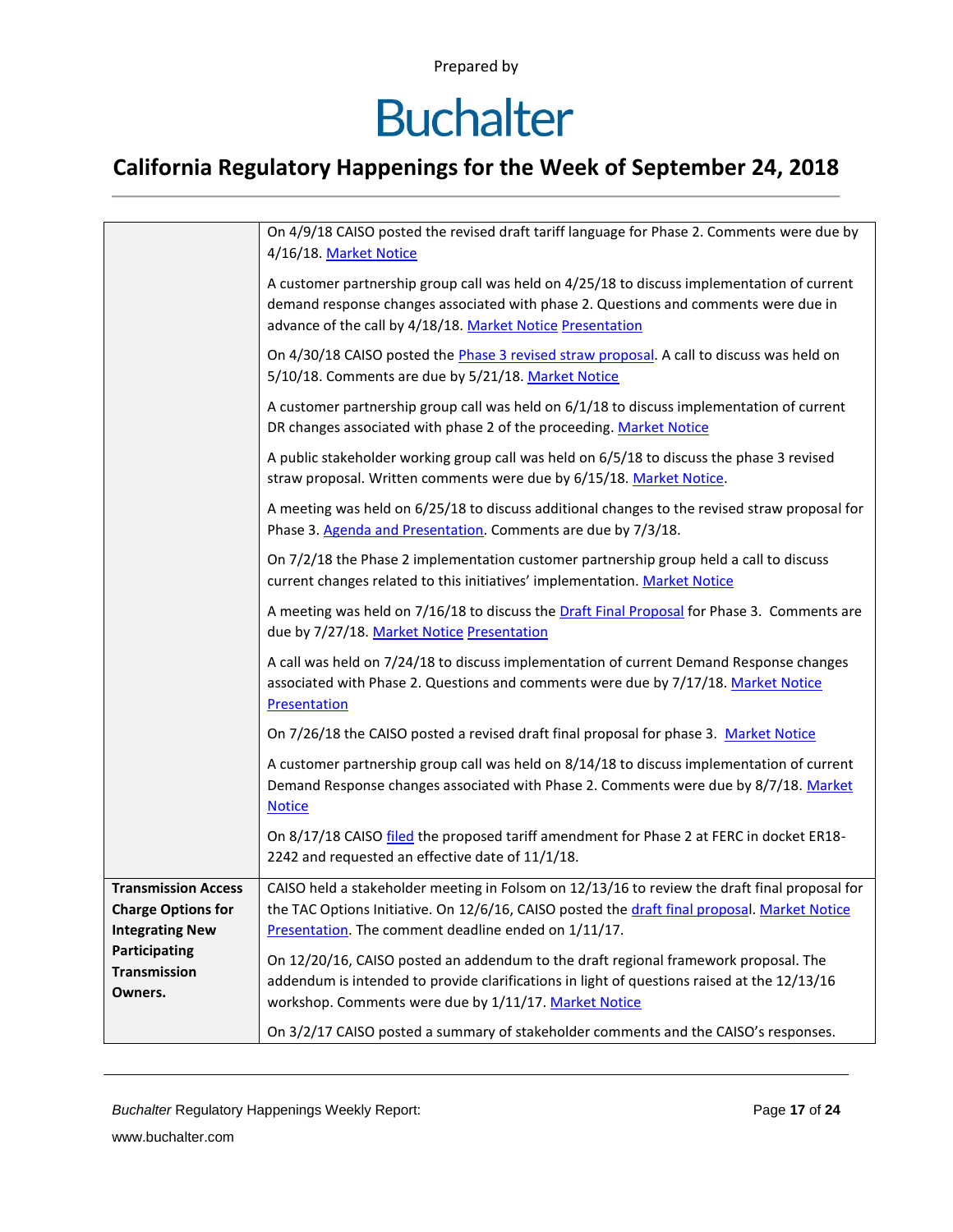# **Buchalter**

### **California Regulatory Happenings for the Week of September 24, 2018**

|                                                      | <b>Summary</b>                                                                                                                                                                                                                  |
|------------------------------------------------------|---------------------------------------------------------------------------------------------------------------------------------------------------------------------------------------------------------------------------------|
| <b>Regional Resource</b><br><b>Adequacy</b>          | On 12/1/16, CAISO posted a Regional Framework Proposal. A meeting was held on 12/8/16 to<br>review the draft final proposal. Market Notice. The comment deadline was 1/11/17.                                                   |
|                                                      | On 3/1/17 CAISO posted the draft regional framework proposal stakeholder comments and<br><b>CAISO responses</b> .                                                                                                               |
| <b>Regional Integration</b><br><b>California GHG</b> | The CAISO held a stakeholder meeting on 5/31/17 to discuss the draft final proposal for the<br>initiative. On 5/25/17 CAISO posted the Draft Final Proposal.                                                                    |
| compliance                                           | On 6/22/17 CAISO held a call to discuss a revised draft final proposal. Market Notice<br>Presentation. On 6/26/17 CAISO posted the Revised Draft Final Proposal. Comments were due<br>by 7/6/17.                                |
|                                                      | A stakeholder call was held on 12/4/17 to continue discussions on the initiative and the<br>attribution accuracy report. Comments on materials presented were due by 12/18/17. Market<br>Notice Presentation CAISO presentation |
|                                                      | On 2/20/18 CAISO posted the updated Second Revised Draft Final Proposal. A call to discuss<br>was held on 2/22/18. Market Notice Recording                                                                                      |
|                                                      | On 4/25/18 CAISO posted the <i>Third Revised Draft Final Proposal</i> . A web conference to discuss<br>was held on 5/2/18. Market Notice Presentation. Comments were due by 5/23/18.                                            |
|                                                      | On 7/12/18 CAISO posted the draft tariff language. CAISO hosted a call on 8/9/18 to discuss<br>the draft tariff language, comments were due by 8/2/18. Market Notice                                                            |
|                                                      | A training webinar on GHG Enhancements for EIM was held on 8/16/18.                                                                                                                                                             |
|                                                      | On 8/29/18 CAISO filed the tariff amendment at FERC in docket ER18-2341.                                                                                                                                                        |
| <b>Miscellaneous Tariff</b><br><b>Revisions</b>      | On 4/23/18 CAISO released the 2018 Draft Tariff Clarification Language. Matrix. Comments<br>were due by 5/1/18 and a call was held on 5/8/18.<br><b>Market Notice</b>                                                           |
|                                                      | On 6/14/18 the CAISO submitted its tariff clarification amendment in ER18-1787. The CAISO<br>has requested an order by 10/1/18.                                                                                                 |
| <b>Transmission Access</b>                           | On 4/12/17 CAISO posted a background white paper entitled "How Transmission Cost                                                                                                                                                |
| <b>Charge Structure</b><br><b>Enhancements</b>       | Recovery Through Transmission Access Charge Works Today. "                                                                                                                                                                      |
|                                                      | On 6/30/17 CAISO posted the issue paper. A stakeholder meeting was held on 7/12/17.                                                                                                                                             |
|                                                      | Market Notice Presentation. A working group meeting was held on 8/29/17 to discuss the<br>6/30/17 issue paper. An additional meeting to discuss is scheduled for 9/25/17. Comments                                              |
|                                                      | following the meeting were due by 10/13/17. Market Notice On 9/15/17 CAISO posted                                                                                                                                               |
|                                                      | Supporting Materials. On 9/20/17 CAISO posted the questions submitted by stakeholders on<br>Clean Coalition's proposed solution presenting during the 8/29/17 working group meeting.                                            |

*Buchalter* Regulatory Happenings Weekly Report: Page **18** of **24**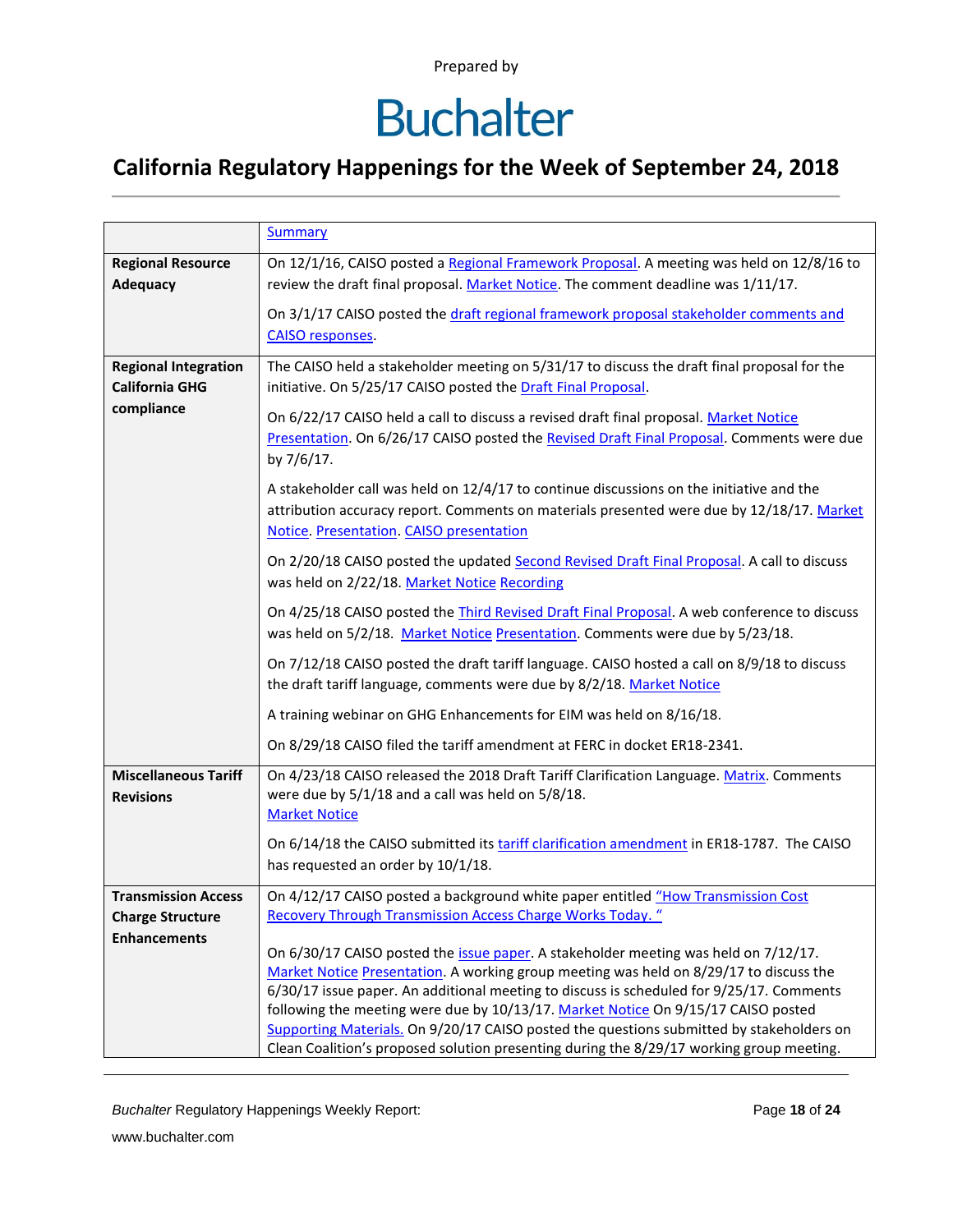### **Buchalter**

### **California Regulatory Happenings for the Week of September 24, 2018**

|                     | These questions were discussed at the 9/25/17 meeting. Market Notice.                                                                                                                                                                                                              |
|---------------------|------------------------------------------------------------------------------------------------------------------------------------------------------------------------------------------------------------------------------------------------------------------------------------|
|                     | On 10/18/17 CAISO announced that the straw proposal had been postponed.                                                                                                                                                                                                            |
|                     | On 1/11/18 CAISO posted the Straw Proposal. A meeting to discuss was held on 1/18/18.<br>Comments were due by 2/15/18. Market Notice                                                                                                                                               |
|                     | A meeting was held on 4/11/18 to discuss the revised straw proposal. Comments on the<br>proposal were due by 4/25/18. Market Notice Presentation.                                                                                                                                  |
|                     | On 6/22/18 CAISO issued a second revised straw proposal. A meeting to discuss was held on<br>6/28/18. Market Notice Presentation                                                                                                                                                   |
|                     | A meeting was held on 9/24/18 to discuss the draft final proposal. Written comments are due<br>by 10/9/18. Market Notice                                                                                                                                                           |
| <b>Imbalance</b>    | On 11/29/17 CAISO announced a new initiative Imbalance Conformance Enhancements. An                                                                                                                                                                                                |
| Conformance         | issue paper and straw proposal was posted and a call to discuss was held on 12/8/17. Market                                                                                                                                                                                        |
| <b>Enhancements</b> | <b>Notice. Presentation Issue Paper and Straw Proposal</b>                                                                                                                                                                                                                         |
|                     |                                                                                                                                                                                                                                                                                    |
|                     | The scope of the initiative it so clarify the CAISO's authority to conform for imbalance in both<br>real time and the day ahead. The initiative will also propose enhancements for the<br>conformance limiter to ensure price spikes do not result. Comments were due by 12/20/17. |
|                     | On 1/30/18 CAISO posted the Draft Final Proposal. A call to discuss was held on 2/6/18.<br><b>Market Notice Agenda and Presentation</b>                                                                                                                                            |
|                     | On 3/14/18 CAISO posted the Updated Draft Final Proposal. Market Notice. Comments were<br>due by 3/21/18.                                                                                                                                                                          |
|                     | On 7/10/18 CAISO posted the Business Requirement Specifications for implementation of the<br>initiative.                                                                                                                                                                           |
|                     | On 8/10/18 CAISO posted the Draft Tariff Language. Comments were due by 8/24/18. A call to<br>discuss was held on 8/31/18. Market Notice                                                                                                                                           |
| <b>Reliability</b>  | On 1/2/18 CAISO announced that it would become its own Reliability Coordinator and offer                                                                                                                                                                                           |
| Coordinator         | these services to other balancing authorities and transmission operators in the western US.                                                                                                                                                                                        |
|                     | These services include outage coordination, day-ahead planning and real-time monitoring for                                                                                                                                                                                        |
|                     | reliability. In order to accomplish this task, CAISO gave notice of withdrawal to its current                                                                                                                                                                                      |
|                     | reliability coordinator Peak Reliability. CAISO also provided withdrawal to the agencies funding                                                                                                                                                                                   |
|                     | the agreement with Peak Reliability, including, but not limited to, BANC, WAPA, LADWP, APS,                                                                                                                                                                                        |
|                     | BPA, IID, MID, PacifiCorp, SMUD, Salt River Project, and TID. An informational call was held on                                                                                                                                                                                    |
|                     | $1/4/18$ and public meetings in Folsom, Portland and Phoenix on $1/17/18$ , $1/18/18$ and $1/19/18$                                                                                                                                                                                |

*Buchalter* Regulatory Happenings Weekly Report: Page **19** of **24**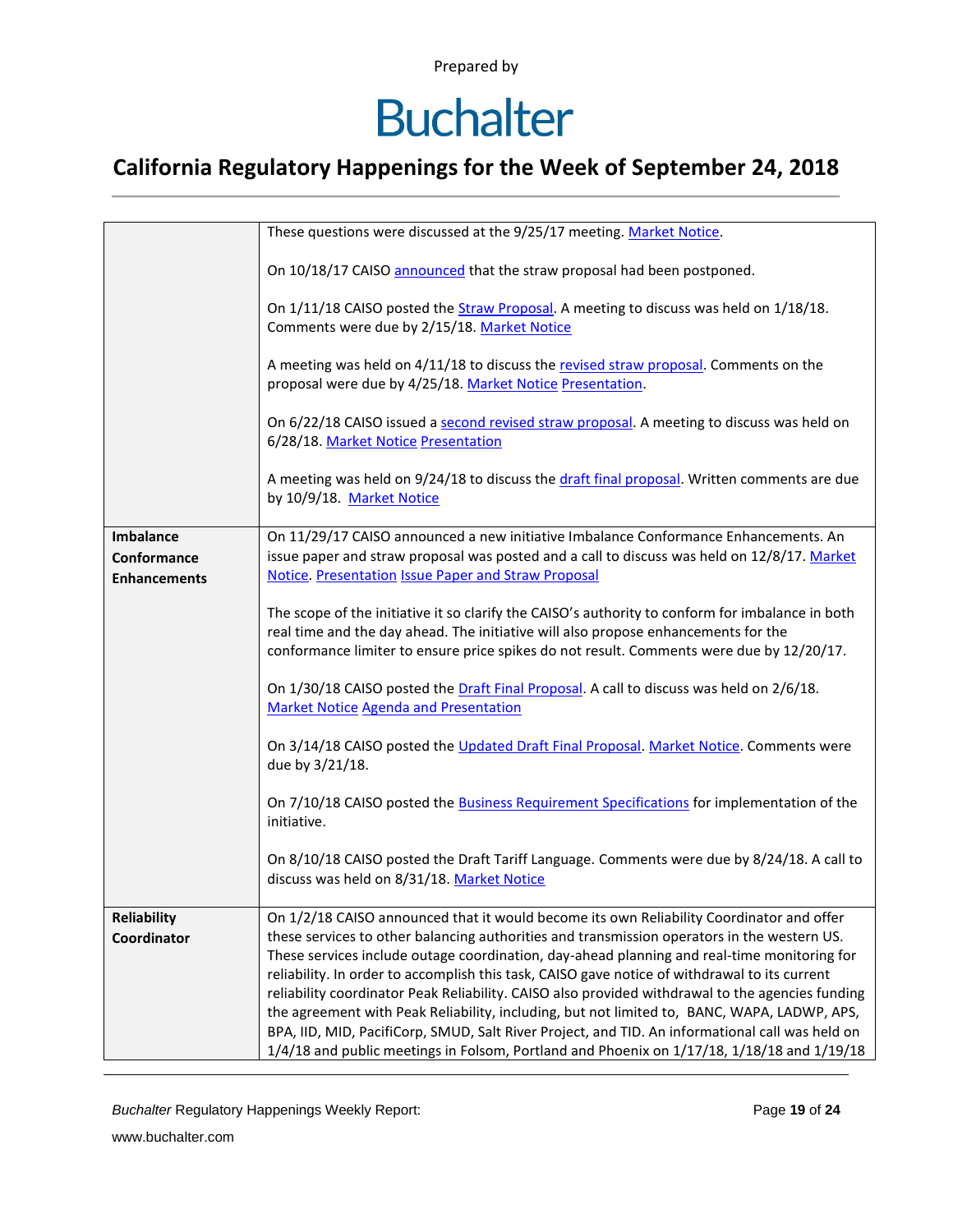# **Buchalter**

### **California Regulatory Happenings for the Week of September 24, 2018**

|                                                               | respectively. Market Notice                                                                                                                                                                                                                                                                                                                                                                                                                                                                                                                                                                                                                                                                                                                            |
|---------------------------------------------------------------|--------------------------------------------------------------------------------------------------------------------------------------------------------------------------------------------------------------------------------------------------------------------------------------------------------------------------------------------------------------------------------------------------------------------------------------------------------------------------------------------------------------------------------------------------------------------------------------------------------------------------------------------------------------------------------------------------------------------------------------------------------|
|                                                               | On 3/13/18 CAISO launched its Reliability Coordinator Services Rates, Terms and Conditions<br>initiative. A stakeholder meeting was held 4/12/18 to discuss the straw proposal. Revised<br>Market Notice Presentation. The comment deadline was extended to 5/4/18. Market Notice                                                                                                                                                                                                                                                                                                                                                                                                                                                                      |
|                                                               | On 6/20/18 CAISO issued a draft final proposal. A meeting to discuss was held on 6/27/18.<br><b>Market Notice Presentation</b>                                                                                                                                                                                                                                                                                                                                                                                                                                                                                                                                                                                                                         |
|                                                               | On 7/18/18 CAISO posted the draft tariff language and the draft reliability coordinator services<br>agreement. A web conference to discuss was held on 7/27/18. Market Notice. Comments<br>were due by 8/10/18. An additional call was held on 8/20/18. Market Notice                                                                                                                                                                                                                                                                                                                                                                                                                                                                                  |
|                                                               | On 8/31/18 CAISO filed the tariff amendment at FERC (ER18-2366).                                                                                                                                                                                                                                                                                                                                                                                                                                                                                                                                                                                                                                                                                       |
| Interconnection<br><b>Process</b><br><b>Enhancements 2018</b> | On 1/4/18 CAISO launched a new initiative, Interconnection Process Enhancements 2018. On<br>1/17/18 the CAISO posted the issue paper. A stakeholder meeting was held on 1/24/18.<br>Comments were due by 2/7/18. The initiative will evaluate potential changes to enhance the<br>CAISO generator interconnection procedures and agreements. Market Notice Topics fall into<br>six broad categories, 1. Deliverability; 2. Energy Storage; 3. Generator Interconnection<br>Agreements; 4. Interconnection Financial Security and Cost Responsibility; 5. Interconnection<br>Requests; and 6. Modifications. Presentation                                                                                                                               |
|                                                               | On 5/9/18 CAISO posted the Straw Proposal. A meeting to discuss was held on 5/21/18.<br><b>Market Notice</b>                                                                                                                                                                                                                                                                                                                                                                                                                                                                                                                                                                                                                                           |
|                                                               | A call was held on 7/17/18 to discuss the revised straw proposal. Comments were due by<br>7/31/18. Market Notice                                                                                                                                                                                                                                                                                                                                                                                                                                                                                                                                                                                                                                       |
|                                                               | On 9/4/18 CAISO posted the Draft Final Proposal. CAISO held meetings on 9/17/18 and<br>9/18/18 to discuss the draft final proposal. On 9/19/18 CAISO posted revised draft tariff<br>language. Written comments were due by 9/24/18. Market Notice                                                                                                                                                                                                                                                                                                                                                                                                                                                                                                      |
| Day-Ahead Market<br><b>Enhancements</b>                       | On 2/8/18 CAISO launched a new initiative, Day-Ahead Market Enhancements. This initiative<br>will address ramping and uncertainty previously left to be resolved by the real-time market. A<br>stakeholder meeting was held on 3/7/18 to discuss the issue paper and straw proposal.<br>Enhancements to be considered include combining the Integrated Forward Market with the<br>Residual Unit Commitment process, changing the day-ahead scheduling granularity from<br>hourly to 15-minute and adding an imbalance reserve product. At the kickoff meeting, CAISO<br>discussed additional design elements. Market Notice. On 2/28/18 CAISO posted the issue<br>paper/straw proposal. Comments on the issue paper were due by 3/21/18. Presentation. |
|                                                               | On 4/13/18 CAISO posted the revised straw proposal. A meeting to discuss was held on                                                                                                                                                                                                                                                                                                                                                                                                                                                                                                                                                                                                                                                                   |

*Buchalter* Regulatory Happenings Weekly Report: Page **20** of **24**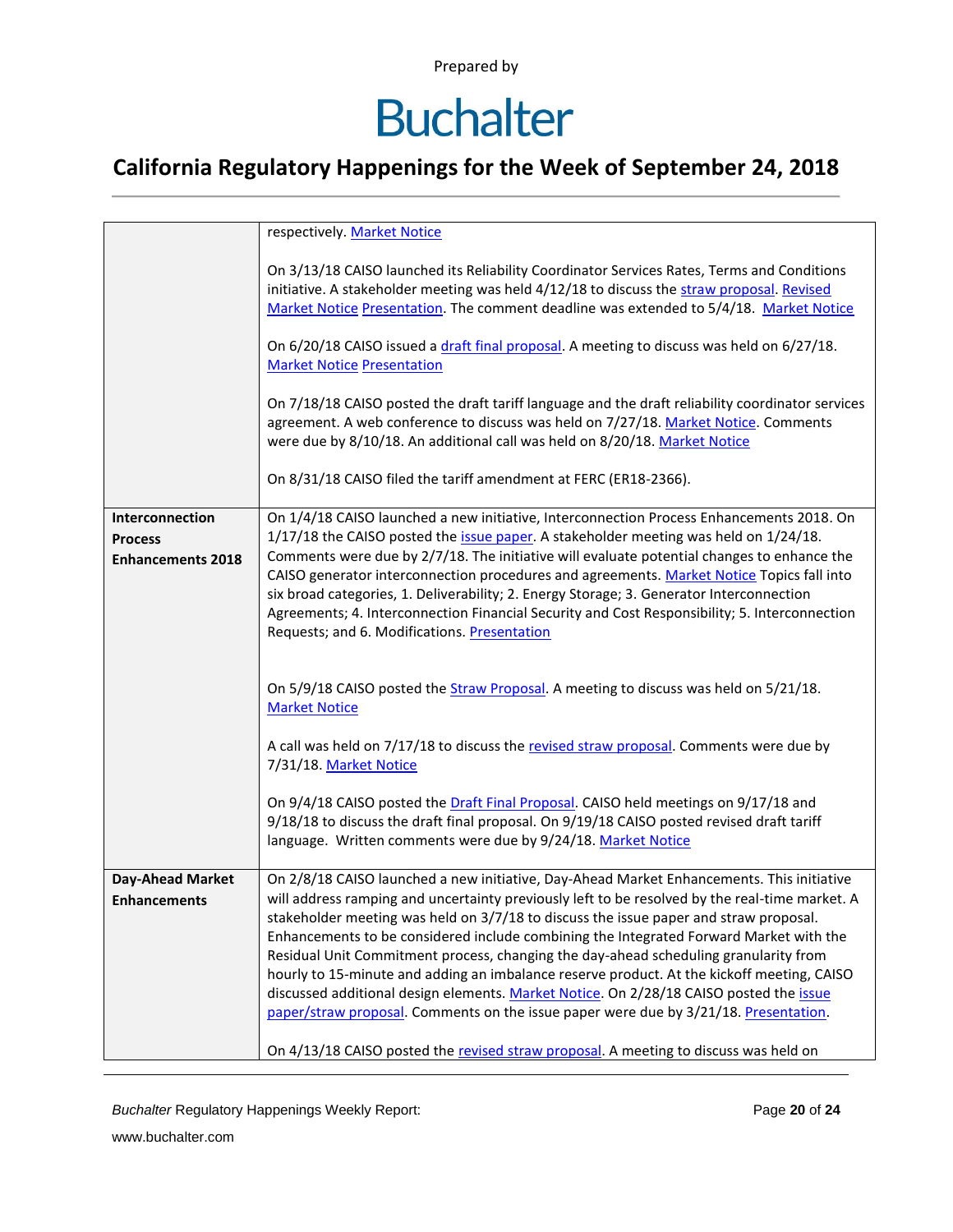### **Buchalter**

### **California Regulatory Happenings for the Week of September 24, 2018**

|                          | 4/18/18. Market Notice Presentation                                                                                                                                                                                                                                                                                                                                                                                                                                                             |
|--------------------------|-------------------------------------------------------------------------------------------------------------------------------------------------------------------------------------------------------------------------------------------------------------------------------------------------------------------------------------------------------------------------------------------------------------------------------------------------------------------------------------------------|
|                          | A meeting was held on 6/19/18 to discuss updates to the revised straw proposal. Presentation                                                                                                                                                                                                                                                                                                                                                                                                    |
|                          | A meeting to discuss flexible ramping product requirements was held on 7/2/18. Presentation<br><b>Design Elements Matrix</b>                                                                                                                                                                                                                                                                                                                                                                    |
|                          | On 8/2/18 CAISO released a market notice update notifying stakeholders that the CAISO is<br>separating the topics currently being examined in the initiative into two initiatives. The first<br>initiative will address necessary policy changes to move from hourly to 15-minute scheduling<br>granularity. The second initiative will discuss combing the IFM and RUC process into a single<br>optimization, the day-ahead flexible ramping product and reserve deliverability. Market Notice |
|                          | On 8/27/18 CAISO posted the second revised straw proposal - day-ahead market<br>enhancements Phase $1 - 15$ minute granularity. A call to discuss was held on $9/4/18$ . Market<br>Notice Presentation. On 9/26/18 CAISO announced that the Draft Final Proposal has been<br>postponed until it has completed internal assessments on the technical feasibility of changing<br>day-ahead market scheduling from hourly to 15-minute granularity. Market Notice                                  |
| <b>Excess Behind the</b> | On 9/11/18 CAISO posted the Straw Proposal in the Excess behind the meter production                                                                                                                                                                                                                                                                                                                                                                                                            |
| <b>Meter Production</b>  | initiative. A call to discuss was held on 9/12/18.                                                                                                                                                                                                                                                                                                                                                                                                                                              |

#### **Federal Energy Regulatory Commission**

| <b>Issue</b>                                                                   | <b>Latest Developments</b>                                                                                                                                                                                                                                                                                                                                                                                                                                                                                                                                                                                                                                                                                                                                                                                                                                                                                                                                                                                                   |
|--------------------------------------------------------------------------------|------------------------------------------------------------------------------------------------------------------------------------------------------------------------------------------------------------------------------------------------------------------------------------------------------------------------------------------------------------------------------------------------------------------------------------------------------------------------------------------------------------------------------------------------------------------------------------------------------------------------------------------------------------------------------------------------------------------------------------------------------------------------------------------------------------------------------------------------------------------------------------------------------------------------------------------------------------------------------------------------------------------------------|
| <b>Large Generator</b><br>Interconnection<br><b>Reforms NOPR</b><br>RM17-8-000 | On 12/15/16 FERC proposed reforms to its large generator interconnection processes<br>aimed at improving the efficiency of processing interconnection requests, removing<br>barriers to needed resource development, and assuring continued reliability of the grid.<br>The NOPR revises regulations, the pro forma Large Generator Interconnection Procedures<br>and the pro forma LGIA. While the NOPR applies to large generating facilities (>20MW),<br>the NOPR does seek comment on whether any of the proposed changes should be applied<br>to small generating facilities. News Release NOPR. Comments were due 60 days after<br>publication in the Federal Register.<br>On 2/23/17, the Commission extended the comment deadline to 4/13/17. On 4/28/17<br>MID filed an answer.<br>On 7/3/17 Sunflower Electric Power Corporation Mid-Kansas Electric Company requested<br>leave to submit out of time comments. On 7/20/17 Renewable Energy Systems Americas,<br>Inc. submitted a motion to intervene out of time. |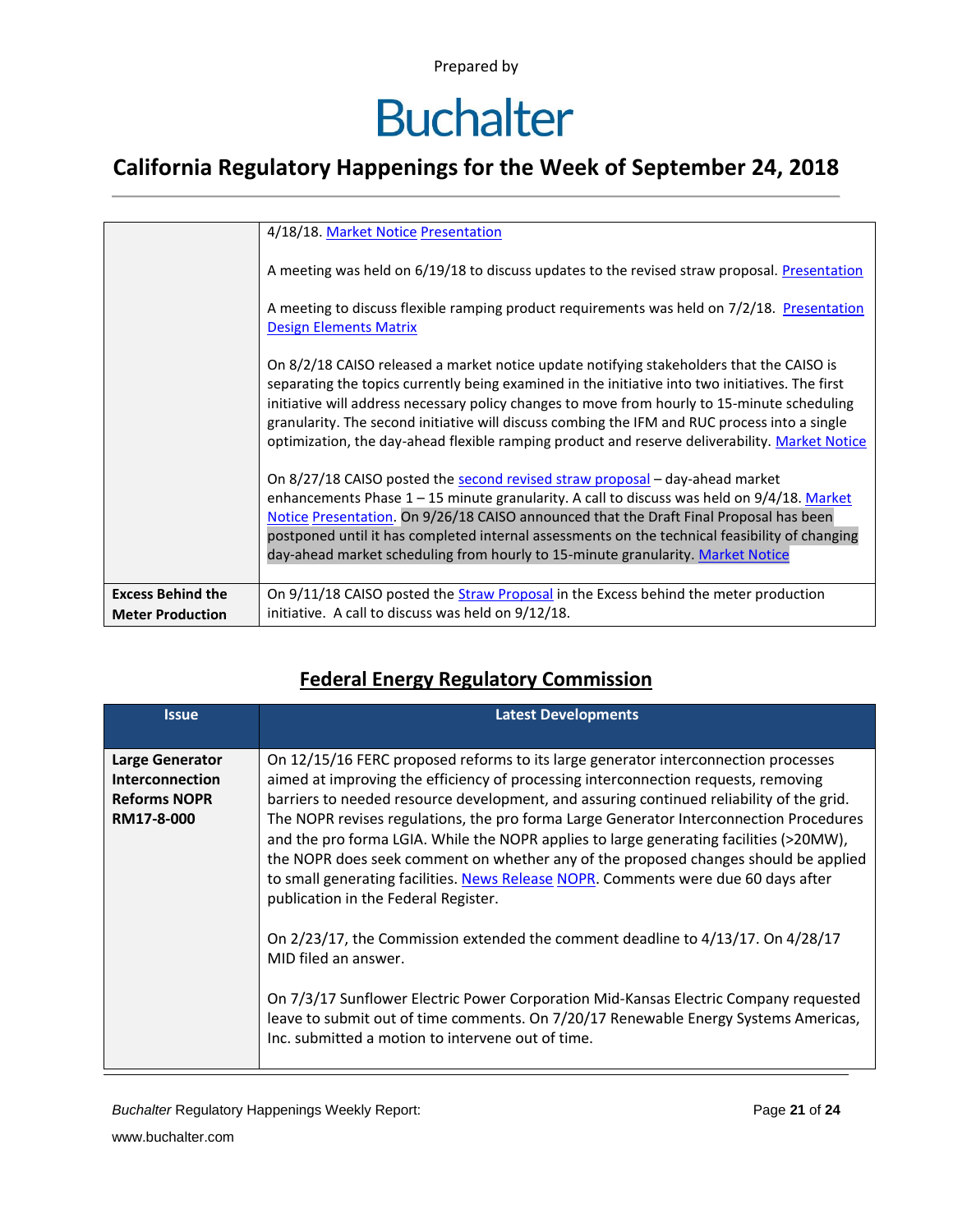### **Buchalter**

|                                                                        | FERC convened a technical conference on April 3 <sup>rd</sup> and 4 <sup>th</sup> to discuss issues related to the<br>coordination of Affected Systems raised in the complaint filed by EDF Renewable Energy<br>against MISO, Southwest Power pool and PJM and this Notice of Proposed Rulemaking.<br>On 4/19/18 the Commission issued a final rule, Order 845. The final rule amends the pro<br>forma Large Generator Interconnection Procedures and the pro forma Large Generator<br>Interconnection Agreement. The rule will become effective 75 days after publication in<br>the Federal Register. |
|------------------------------------------------------------------------|--------------------------------------------------------------------------------------------------------------------------------------------------------------------------------------------------------------------------------------------------------------------------------------------------------------------------------------------------------------------------------------------------------------------------------------------------------------------------------------------------------------------------------------------------------------------------------------------------------|
|                                                                        | On 5/17/18 various parties submitted motions (and subsequently comments in support)<br>requesting an extension of the time period to comply with Order 845. On 6/1/18 FERC<br>granted the extension to 11/5/18.                                                                                                                                                                                                                                                                                                                                                                                        |
| <b>Grid Reliability and</b><br><b>Resilience Pricing</b><br>$(AD18-7)$ | On 1/8/18 FERC initiated this proceeding after terminating RM18-1, a rulemaking tasked<br>with evaluating the DOE pricing proposal. This proceeding will holistically examine the<br>resiliency of the market and asks RTOs and ISOs to provide information on whether the<br>Commission needs to act regarding resiliency. RTOs filed comments on 3/9/18, including<br>CAISO.                                                                                                                                                                                                                         |
|                                                                        | On 3/14/18 various energy industry associations filed a joint motion for a 30-day<br>extension of time to file reply comments. On 3/20/18 FERC extended the deadline to<br>submit reply comments to 5/9/18.                                                                                                                                                                                                                                                                                                                                                                                            |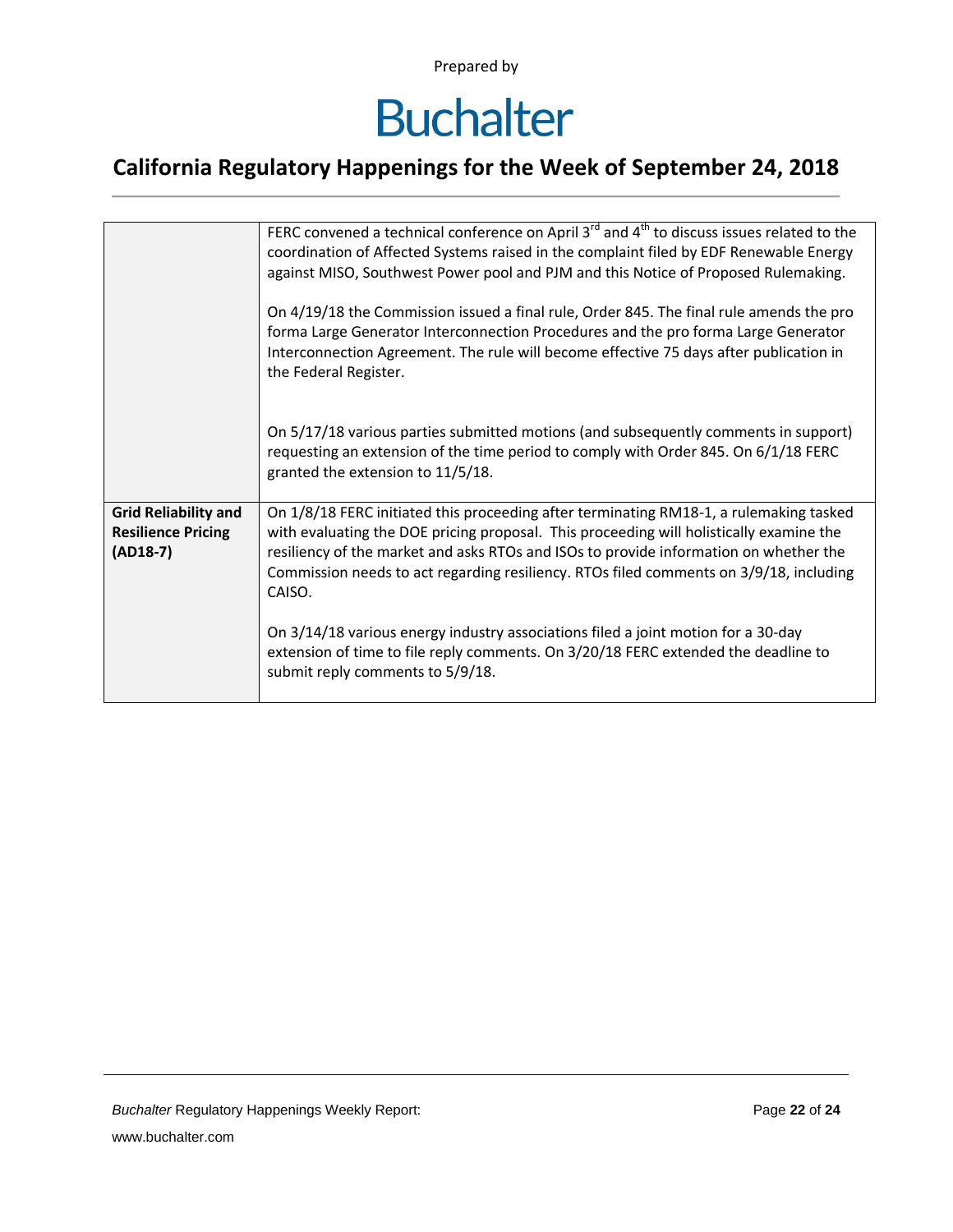### **Buchalter**

### **California Regulatory Happenings for the Week of September 24, 2018**

#### **Upcoming Meetings**

| October 2018  |                                                                                                                                                   |                                                                                                                                                                                                                                                                                                                                    |                                                                                   |               |
|---------------|---------------------------------------------------------------------------------------------------------------------------------------------------|------------------------------------------------------------------------------------------------------------------------------------------------------------------------------------------------------------------------------------------------------------------------------------------------------------------------------------|-----------------------------------------------------------------------------------|---------------|
| <b>Monday</b> | <b>Tuesday</b>                                                                                                                                    | Wednesday                                                                                                                                                                                                                                                                                                                          | <b>Thursday</b>                                                                   | <b>Friday</b> |
| 1             | $\overline{2}$<br><b>CEC IEPR Staff</b><br>Webinar on Forms<br>and Instructions to<br><b>Collect Electricity</b><br><b>Demand Forecast</b><br>2pm | 3<br><b>CEC Business</b><br>Meeting 10am<br>-The CEC to Consider<br>Adoption of<br>CALGreen<br><b>CEC Staff Workshop</b><br>on Updates to<br>Guidelines for<br>California's Solar<br>Electric Incentive<br>Programs (Senate<br>Bill 1) 9am<br><b>CEC Staff Workshop</b><br>on the 2019 CALeVIP<br>Projects Roadmap -<br>Fresno, Ca | $\boldsymbol{4}$                                                                  | 5             |
| 8             | 9                                                                                                                                                 | 10<br><b>CAISO Reliability</b><br>Requirements<br>Customer<br>Partnership Group<br>meeting 10am                                                                                                                                                                                                                                    | 11<br><b>CPUC Meeting</b><br>9:30am<br><b>CAISO Market</b><br>Update Call 10:15am | 12            |